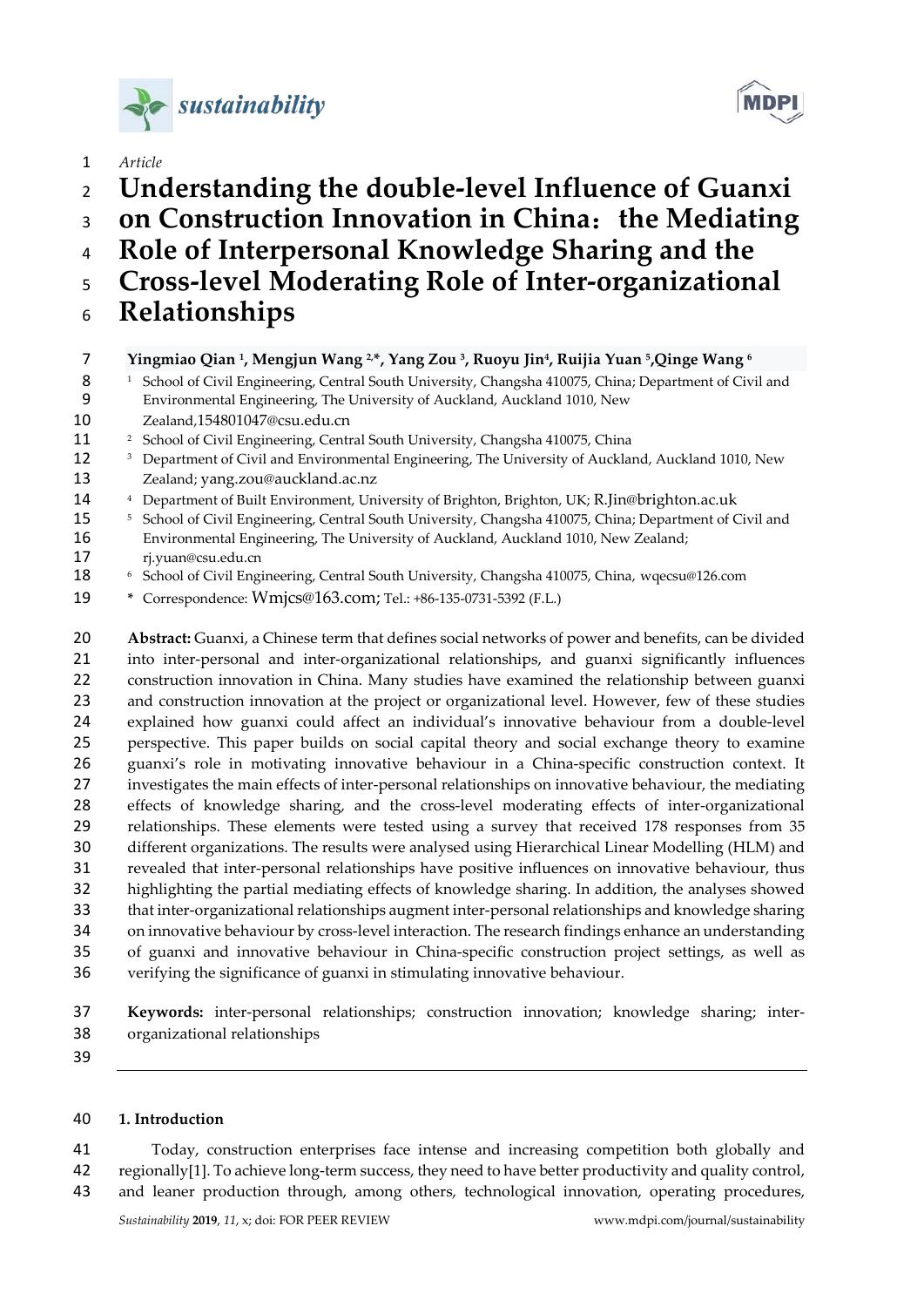organization systems, and procurement, [2]. Innovation by definition refers to a significant improvement in a product or service, processes, marketing and organizations[3, 4]. The patterns of innovation in construction differ from those within the manufacturing and service activities because construction activities are context-sensitive and temporary [5]. Previous research has discussed a number of relevant issues, including the models of construction innovation[6, 7], the logic and process of innovation in construction [8-10], strategies and public policy of construction innovation[11, 12], the ways to implement innovation and the fact that the drivers of innovation are highly related to industry-specific features[13]. Barriers to construction innovation, such as temporary project-based organization, lack of knowledge sharing, the conservation of established practices, perceived high financial investment needed in innovation, and limited resources[14], have led to the view that the construction industry is a conservative and less innovative one[8]. To address this view, prior studies focused on antecedent variables to affect innovation at the project-based organizational level [15], the individual level [5] , and the construction innovation process at the project level [10]. Nevertheless, research on construction innovation at diverse levels remains in its infancy. Studies on construction innovation in China at the individual/organization level are very limited. Considering China-specific construction innovation context peculiarities (e.g., renqing [emotional] society, recent deregulation, and a booming construction industry), there is a need to understand construction innovation influenced by guanxi at the inter-personal and inter-organizational levels.

 Guanxi arises from Confucian ideology and refers to the notion of a relation-centred and collaborative culture that seeks relationship harmony, and as such, guanxi has profound implications for business transactions amongst Chinese communities [16]. For this reason, both academics and industrial practitioners have dedicated much attention to influence guanxi on the individuals' ability and level of cooperation [17-20], and this has gradually extended to investigating the relationship between guanxi and innovation. For example, Chu et al. (2018) pointed out that external relationships are important suppliers of resources and knowledge in logistics service innovation, and suggested that both political and business guanxi have a positive effect on logistics service innovation [21]. Meanwhile, guanxi involves exchanges of social obligations and the asking for and provision of favours [18]. It helps a firm acquire scarce resources, business information, and opportunities, and enhances the firm's advantage in terms of performance and innovation[22]. While extant research on guanxi has extensively examined the effects of relationships on innovation at a single firm's level[23], the influences from individual innovation behaviour and interpersonal relationships have been overlooked, resulting in a research gap in the construction innovation literature. To address these limitations, this study focuses on antecedents (i.e. inter-personal guanxi, knowledge sharing and inter-organizational collaborative relationships) with an individual's innovative behavior as the output variable. It also examines how guanxi influences innovation in construction.

 The main objective of this study is to acquire an intensive understanding of the influence of guanxi on individual innovative behaviour in construction projects, and to reveal the nature of the mediating role of knowledge sharing and cross-level moderation role in inter-organizational collaborative relationships. The research questions are how guanxi influences construction innovation at the double levels and What is the role of knowledge sharing in construction innovation. The theoretical and practical contributions of this study include: (i) inter-personal relationships act as the precursor to knowledge sharing and innovative behaviour, while knowledge sharing partially transmits the influence of inter-personal guanxi on innovative behaviour. (ii) inter-organizational collaborative relationships act as the moderation mechanism, whereby the cross-level influence of inter-personal relationships on innovative behaviour through knowledge sharing is enhanced.

 To sum up, most social behaviors and institutions in China are deeply influenced by social guanxi and can be analyzed through social guanxi [20]. In addition, construction innovation, and those individuals and organizations (owners, designers, constructors, material suppliers, equipment manufacturers, consulting agencies) involved in construction innovation are embedded in different social guanxi, and their decisions and behaviors are deeply affected by guanxi. Therefore, this study establishes a concept model to introduce guanxi into construction innovation management, and by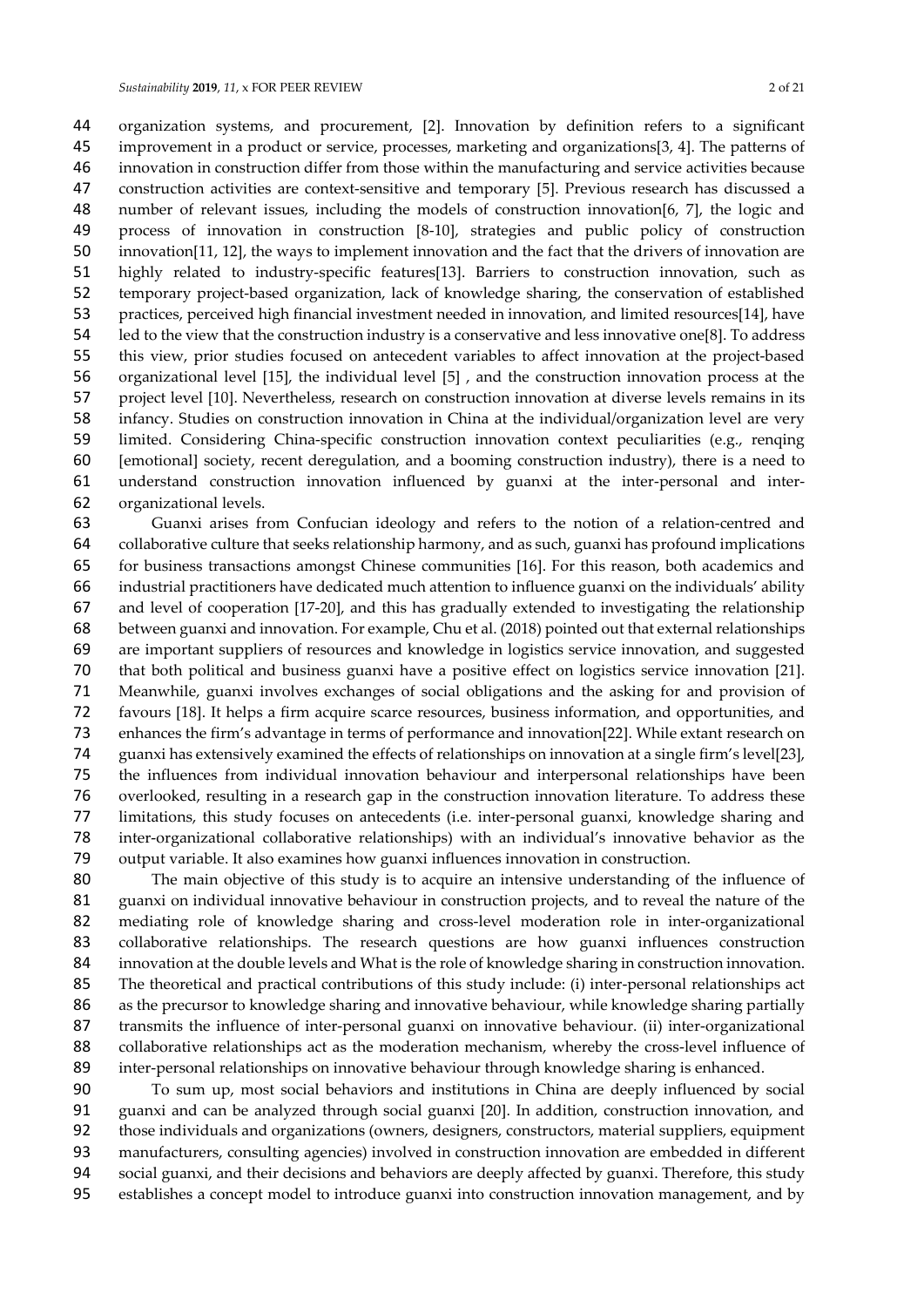- employing the contingent model, it tests how inter-personal guanxi and knowledge sharing interact with inter-organization to influence individual innovative behaviour. This study provides a more integrative view of how to stimulate individual innovation in construction projects by facilitating knowledge sharing and improving relationships between team members and stakeholders.
- **2. Theoretical background, Research Hypotheses and Conceptual Model Development**

#### *2.1 Theoretical Background*

 In Joseph Schumpeter's opinion, innovation is viewed as determining new combinations and setting up new production functions [24, 25]. This theory of innovation has attracted much attention from scholars and institutions, which has contributed to refining the definition of innovation. For instance, Damanpour (1992) defined innovation as the adoption of an new idea or behaviour [26], and the Department of Trade and Industry in UK (2007) regarded innovation as the successful exploitation of new ideas[27]. The context-sensitive nature of construction and the variety of organizations involved in construction means the patterns of construction innovation are different from those in the manufacturing sector and in services [5]. Dikmen et al. (2005) defined construction innovation as a system in which the elements are objectives, strategies, environmental barriers/drivers, and organizational factors[28]. Because of the increasing complexity and uncertainty of construction innovation, it is necessary to modify a paradigm that is collaborative innovation in order to understand and implement it in a China-specific context. Construction innovation in China is known to be collaborative in nature, i.e. the organizations in construction seek reciprocal collaboration in various stages of innovation [29, 30], which can be across organizational boundaries through the sharing of knowledge, ideas and expertise[31, 32].

- Social capital refers to all resources embedded in social network relationships[33], which implies that social actors engaging in such relationships can obtain access to resources to further their own interests [34]. The social capital theory emphasizes the exchange of non-financial resources, establishment of common resources [35], and that the exchange partners have a responsibility to mutually contribute valuable resources that may be helpful [36]. Thus, by utilizing social capital, actors (e.g., individuals, organizations, and commercial entities) can gain indispensable external resources that promote innovation and enhance performance. Guanxi, a China-specific concept that dominates business activities throughout the country[16], has been closely related to the western culture concept of social capital; consequently, guanxi has attracted the attention of scholars in management and business fields. Some of them have found that guanxi has produced significant effects on technological innovation[37], and innovation performance[38].
- Social exchange theory postulates that all social behaviours result from an exchange process[39] 129 , and an important assumption of the theory is that the behaviours are based on reciprocal exchanges [40, 41]. In essence, social exchange theory is one of the most influential conceptual paradigms applied to understanding workplace behaviour [42], exchange rules and norms that shape social behaviours, and resource exchanges[43]. Furthermore, social exchange tends to generate emotions related to individual obligation, gratitude and trust [39], which may influence personal innovation behaviour. Knowledge sharing, one of a specific pattern in social exchange, also has an impact on innovation and has been investigated by several scholars[44-46]. Innovation practices in construction projects tend to rely heavily on an individual's knowledge, skill and experience. Meanwhile, knowledge sharing activities, as important ways to improve personal knowledge, can be simultaneously seen as necessary for innovation in the construction process.
- *2.2 Research Hypotheses*
- 2.2.1 Main Effect: Inter-personal Relationships and Innovative Behaviour
- Guanxi is viewed as an intimate and common relationship amongst individuals or organizations via
- high-quality social activities and reciprocal interest exchanges [47]. Inter-personal relationships are a
- complex notion and comprises emotions and feelings toward others [2]. The family tie is a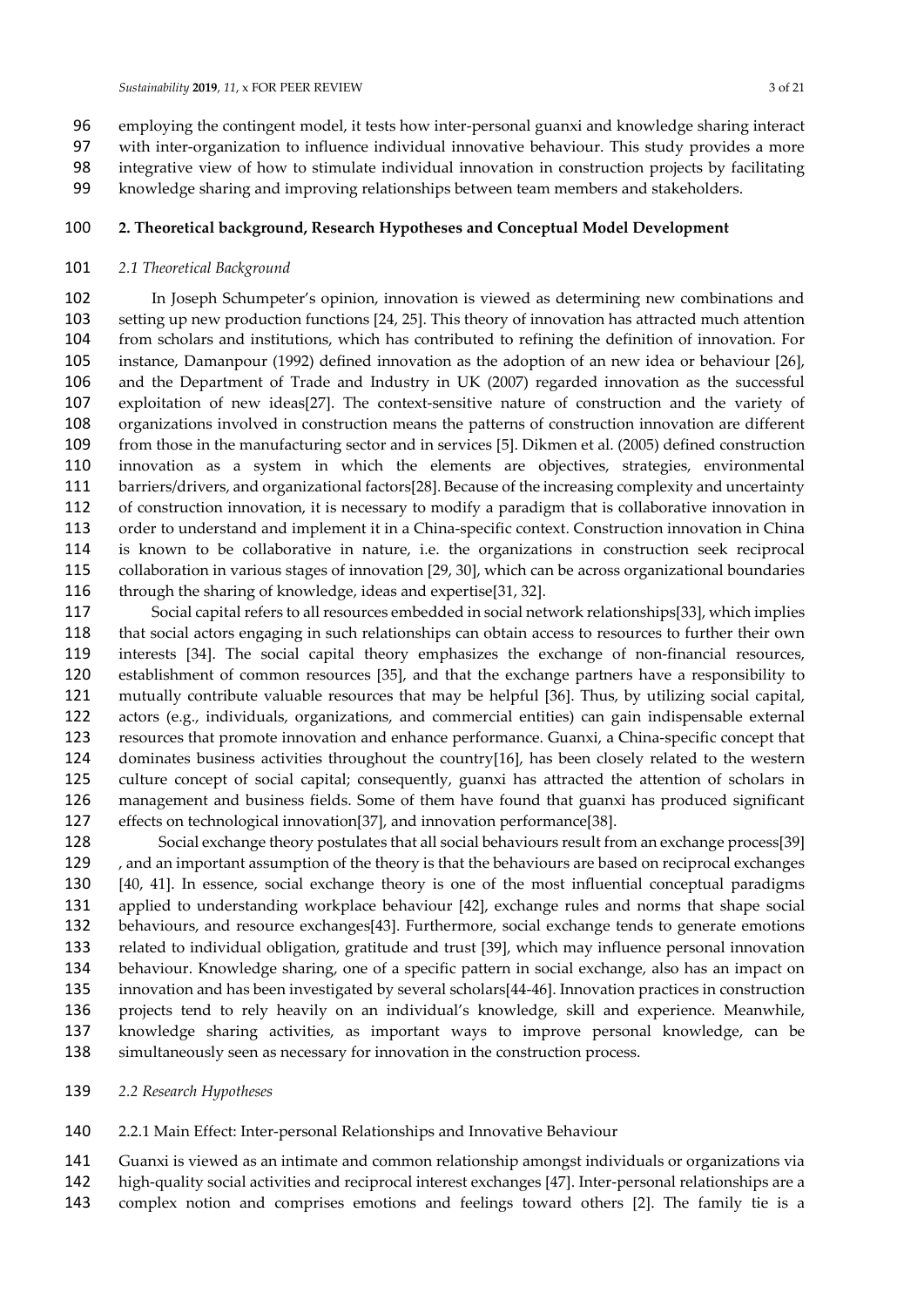fundamental pattern in inter-personal relationships, and the scope of this tie can be extended to other social groups, such as kin, friends, and acquaintances [48]. Thus, people can develop inter-personal relationships within families, friends, classmates, colleagues and so on. Good interpersonal relationships mean that there is at least a kind of guanxi within families, friends, classmates or colleagues. Meanwhile, inter-personal relationships are also widely recognized as assets at a business's level [49], allowing firms to acquire and sustain a competitive advantage. If effectively utilized, inter-personal relationships can cut cross organizational boundaries to get resources by providing an alternative, informal and efficient network. For instance, Chen et al., (2015) affirmed that Chinese entrepreneurs could gain information and resources via their guanxi networks, thereby influencing a firm's success [50].

 Furthermore, many scholars have stressed that inter-personal relationships are a key variable for innovation. During an analysis of a firm's innovation, Arribas et al., (2013) pointed out that guanxi, as a type of social capital, could have a deep influence on innovation and performance [51]. Chao-Hung Wang, Kuan-Liang Chen(2018) found that if there are close inter-personal relationships, individuals would be more willing to support and encourage innovative ideas because familiarity could provide the confidence that would assist in changing ideas into innovative outcomes [52]. Holmen et al., (2005) recognized inter-personal relationships among partners as an informal guarantee that can have a positive influence on innovation[53]. To sum up, based on collaborative efforts in construction innovation, inter-personal relationships can promote more intense interactions among partner firms' personnel, allowing them to be more willing to create and share new ideas, thereby enhancing personal innovation behaviour. This study thus proposes the existence of a positive relationship between inter-personal relationships and innovative behaviour in construction project settings.

- Hypothesis (H1): Inter-personal relationships have a positive influence on innovative behaviour in construction projects.
- 2.2.2 Mediating Effect: Knowledge Sharing
- 170 Inter-personal relationships and knowledge sharing

171 It is accepted that knowledge sharing is an activity applicable at the individual, group, and organizational level [54, 55]. In present study, knowledge sharing refers to individuals' knowledge exchange activities and focuses on the process of knowledge acquisition, exchange, and diffusion[44] amongst individuals from diverse organizations involved in a construction project, which, in turn, contributes to knowledge creation and construction innovation. Consequently, knowledge sharing can be seen as a non-institutional arrangement that may not be motivated by direct economic incentive rewards [55], but more easily inspired by individual self-satisfaction and harmony with others. Moreover, inter-personal relationships will play a vital role in knowledge sharing due to the latter being non-spontaneous. In a discussion pertaining to Taiwan's high-tech industry, Wang et al., (2012) revealed that inter-personal relationships could have a positive influence on knowledge sharing, emphasizing that high-quality inter-personal relationships shape employees' intentions to share and exchange knowledge [56]. Similarly, Yong Cao and Yang Xiang (2012) claimed that guanxi served as a mediator between knowledge governance and knowledge sharing, suggesting that the firms need to foster a harmonious atmosphere in order to enhance the positive influences of inter- personal relationships [57]. Therefore, employees who have high-quality guanxi with colleagues in construction innovation will tend to share their knowledge and experience as a way of demonstrating this mutually supportive relationship. On the basic of these previous findings, this study postulates that knowledge sharing is positively related to inter-personal relationships in the process of construction innovation.

- Hypothesis (H2): Inter-personal relationships have a positive influence on knowledge sharing in construction innovation.
- 192 Knowledge sharing and innovative behaviour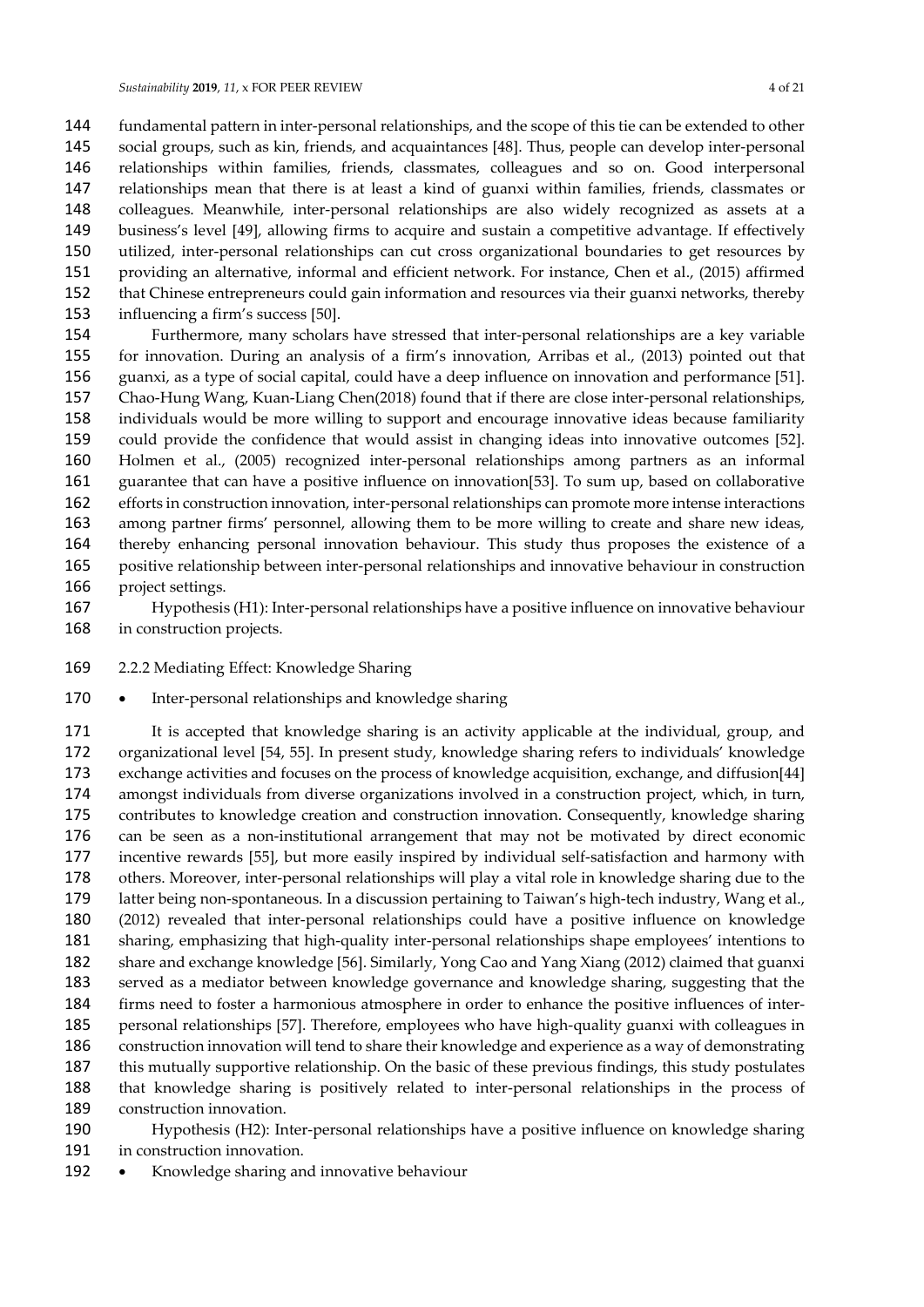Given that innovation in construction is fundamentally a collaborative practice [52], individual innovative behaviour embodied in a complex construction project context demands the contribution of knowledge from diverse professional technicians. From this perspective, knowledge sharing is an efficient way to implement innovation in construction, and it is obvious that the capability of individuals to exploit and absorb knowledge may determine the level of innovation [44]. According to social exchange theory, knowledge sharing can be viewed as a social exchange behavior [58], involving collaborative knowledge exchange between diverse individuals in order to solve new problems, improve decision-making processes and achieve innovation [59, 60]. Overall, it is significant that employees, to facilitate their innovative activities, may be willing to share knowledge externally as well as internally within an organization [45].

 Accordingly, many scholars have shown intense interest in the link between knowledge sharing and innovation. For example, Abou-Zeid and Cheng (2004) pointed out that two perspectives of innovations (thing-oriented and process-oriented) are positively related to knowledge management, especially to knowledge exchange [61]. Swan (2007) analyzed how knowledge management could promote innovation from diverse viewpoints: production, process and practice [62]. Furthermore, in relation to supply chain networks, Changfeng Wang and Qiying Hu (2017) claimed that knowledge sharing serves as a partial mediator between innovation activities and innovation performance, and stated that firms that share knowledge are more likely to engage in more inter-firm collaborative innovations that generate higher levels of performance[63]. In previous studies on the relationship between knowledge sharing and innovation, the authors concentrated their attention primarily at the firm level and supply chain network[62, 63], so studies that have focused on construction innovation are relatively rare. To fill the gaps in the current research, this study proposes the following hypothesis:

 Hypothesis (H3): Knowledge sharing has a positive influence on innovative behaviour in construction projects

 Moreover, if H1and H2 are tenable, then knowledge sharing will act as a mediator between inter-personal relationships and innovative behaviour. Consequently, a fourth hypothesis is proposed:

 Hypothesis (H4): Knowledge sharing has a mediating role in the effect of inter-personal guanxi on innovative behaviour.

2.2.3 Cross-level Moderating Effect: Inter-organizational Relationships

 Inter-organizational relationships (IOR), established by frequent interactions between two or more organizations [64], is generally seen as enduring transactions and connections that occur among these organizations [65, 66]. From a resource-based perspective, the IOR would be able to assist organizations, in their quest for competitive advantage, to obtain mutual benefits via reciprocating resources they could not acquire by themselves [67, 68]. From transaction cost theory, IOR tend to decrease transaction costs by providing an informal and effective network systems that can help sustain organizational interests [69]. Currently, there are two types of IOR, formal and informal, that 230 are increasingly dominant across construction industries. Formal IOR are rooted in contract legalities, 231 and informal IOR are rooted in trust and commitment. Informal IOR in a construction project are more efficient for innovation than the formal IOR due to opportunism.

 Commitment to cooperate with one another partner has been widely regarded as one of the key determinants in establishing long-term relationships amongst diverse organizations [70], reflecting these organizations' intentions to sustain long-term partnerships [70,71]. Inter-organizational commitment can promote the smooth coordination of management practices between different parties [72], especially in innovative activities, where inter-organizational commitment could reduce 238 innovative risks. Commitment between organizations would be helpful in addressing the free rider problem of innovation that is a frequent phenomenon in the construction industry. Inter- organizational commitment also tends to create more united construction innovation to cope with innovation tasks, and strives to fulfil innovation goals via the effective integration of individuals' innovative behaviour. Thus, this study puts forward the following hypotheses: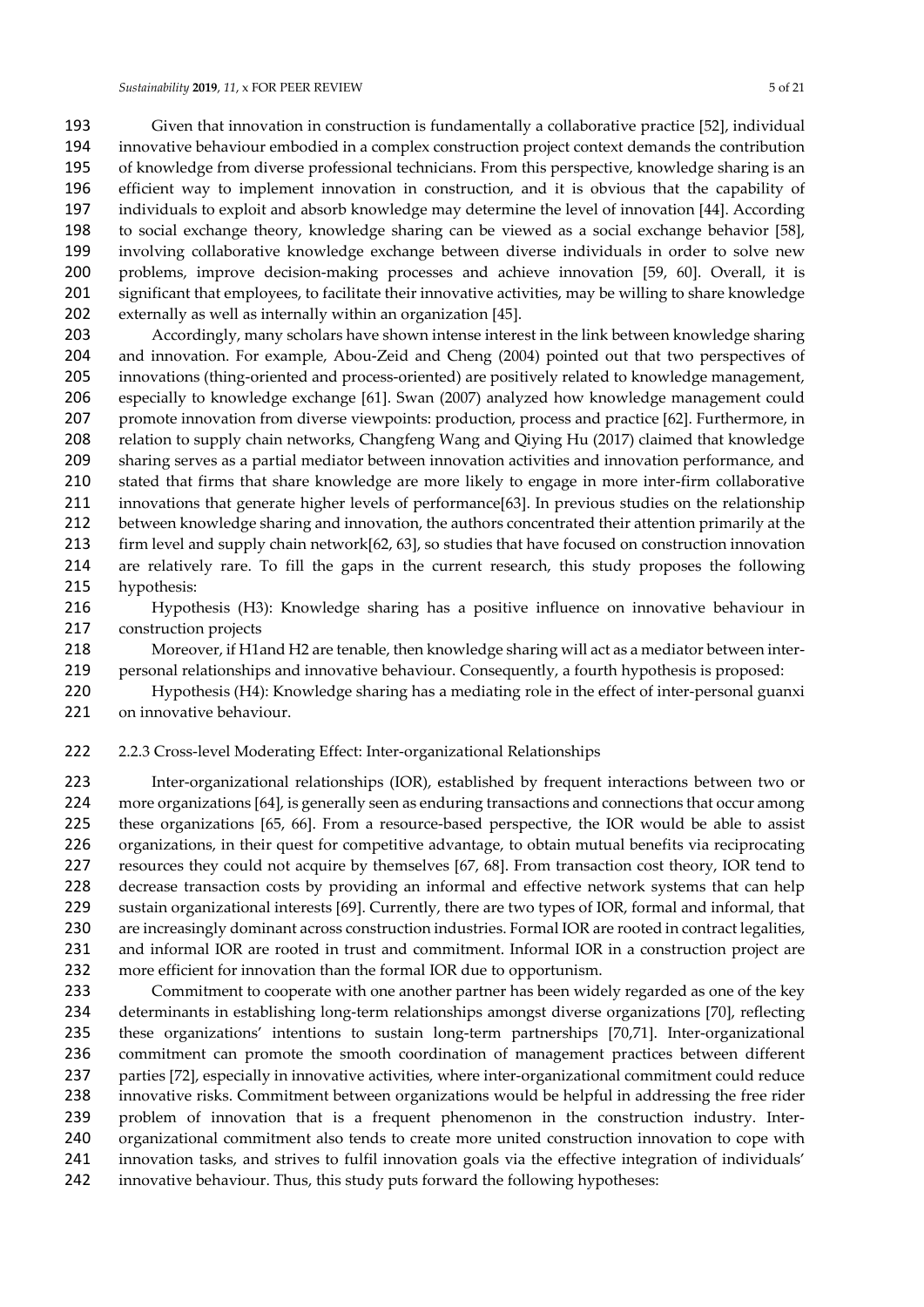Hypothesis (H5): The inter-organizational commitment serves as a cross-level moderator that can amplify the influence of inter-personal relationships on innovative behaviour.

 Inter-organizational trust is critical in construction innovation [73]. Construction innovation can be developed by employees' collaborative efforts via utilizing and integrating knowledge, experiences and skills. Previous research concluded that the level of inter-firm trust could impact on information communication and knowledge sharing between firms, thus affecting innovation [74]. The greater the trust amongst government agencies, owners, designers, construction units, suppliers of materials and equipment, research institutions, the greater the willingness to share knowledge for forming new ideas. As a consequence, there will be a higher likelihood of accentuated innovative behaviour [5]. In contrast, lower trust leads to less knowledge sharing and reduced innovative behaviour. Therefore, a high level of inter-organizational trust can have a positive influence on individuals' knowledge sharing and innovative behaviour; consequently the following hypothesis is posited.

 Hypothesis (H6): Inter-organizational trust has exerted a cross-level positive moderating influence on the connection between knowledge sharing and innovative behaviour.

#### *2.3 Conceptual Model Developement*

 Based on theoretical background and research hypotheses, the conceptual model of the study is illustrated in Figure 1. Those involved in construction projects will better communicate with each other due to inter-personal relationships and will be more willing to share knowledge, leading to increased innovative behaviour at the individual level. Thus, innovative behaviour will be associated with better inter-personal relationships and knowledge sharing, knowledge sharing will have a mediating role on the effect of inter-personal relationships on innovative behaviour, and inter- organizational relationships will act as cross-level moderators to influence hypothesis 1 and hypothesis 3.

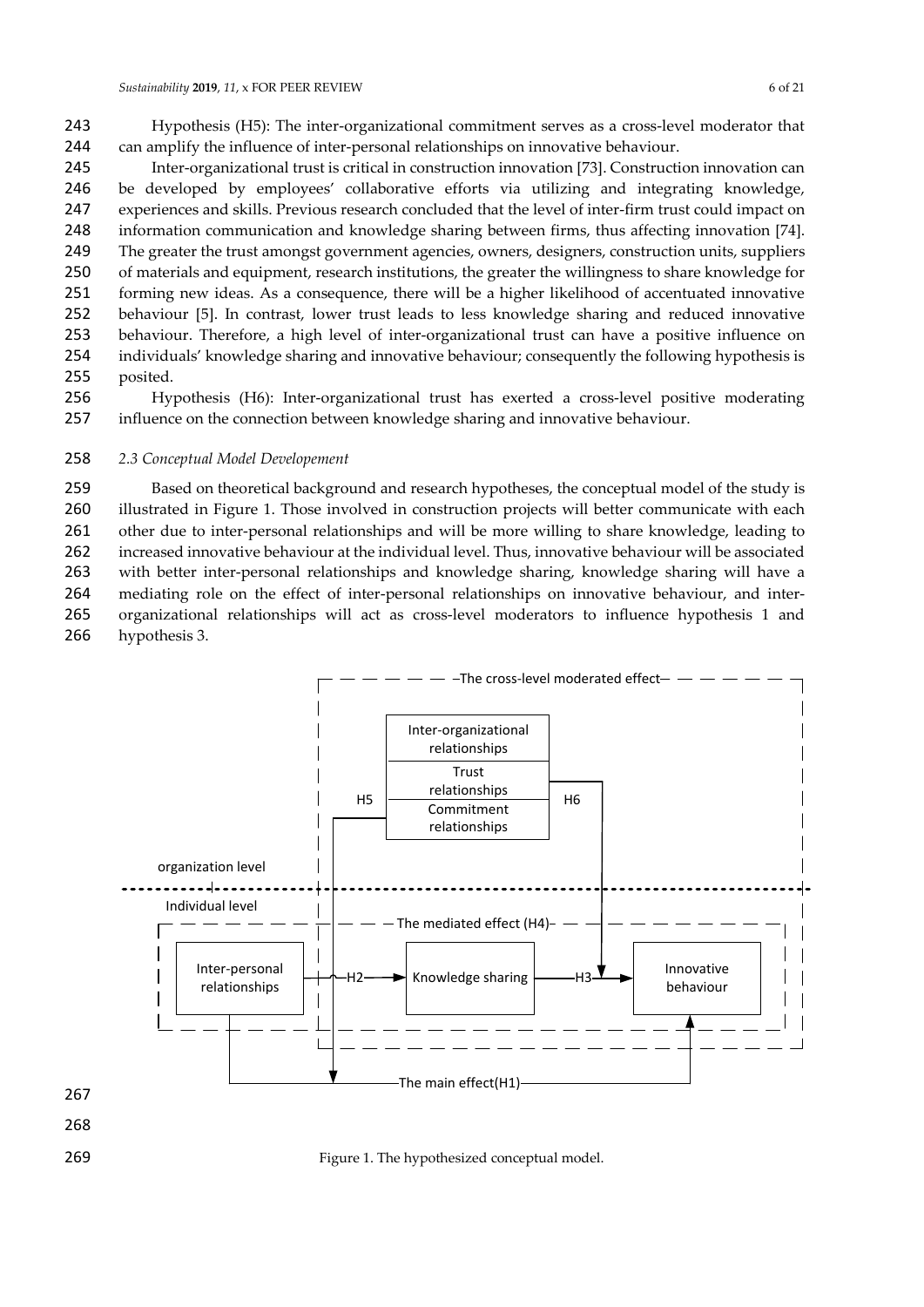Further, there are some differences and connections between the conceptual model and social capital 271 theory. One difference is that the model and theory are generated in diverse cultural backgrounds: social capital theory originates from the West and the hypothesized conceptual model is unique to China. Chinese society attaches great importance to guanxi, and guanxi can lead to the formation of different social networks, thereby helping to obtain innovation resources (knowledge) and to promote construction innovation. Consequently, the guanxi model in the Chinese construction industry is able to be built. Besides, the connection between guanxi and social capital is that guanxi 277 can be seen as social capital in China, and social capital emphasizes that social actors engaging in such relationships can obtain access to the resources for their own interests (construction innovation), which is the purpose of utilizing guanxi. The striking feature of this model is the interaction of guanxi at different levels in the context of

 Chinese culture, which makes guanxi suitable for the analysis of individuals' innovative behavior in the Chinese construction industry. Construction innovation generally involves many individuals and organizations, and guanxi at different levels, such as inter-personal relationships and organization relationships. These enable the development of extensive construction innovation networks and the gathering of heterogeneous innovation resources different levels, thereby improving individuals' 286 innovation efficiency.

# **3. Research Methodology**

#### *3.1 Design of Questionnaire*

 The questionnaire survey is a common and effective way to conduct qualitative research, and has been extensively implemented in innovation research [2, 5]. Thus, a questionnaire survey method was utilized in this study to gather professional perspectives on construction innovation management. To obtain the measurement scales of the questionnaire, a wide literature review and interviews were conducted to support the development of questionnaire survey[75]. Ten Chinese specialists with senior titles and extensive innovative experience were interviewed, via a structured format, to understand the antecedent factors they deemed could influence innovative behaviour in construction projects. The interviews lasted up to 1-2 hours per specialist. Several factors such as inter-personal relationships, knowledge sharing and inter-organizational relationships emerged from the analysis of the interview content (See Appendix A for structured interview questions). Then, based on the literature review, details of these several factors (see Appendix B) were obtained, and the detailed measurement scale is analyzed in 3.3.

 The questionnaire, developed from the literature review and initial interviews, was separated into two parts. The first part consisted of respondents' personal information (i.e. the gender, education level and working life) and measured the respondent's innovative behaviour (I.I.N., containing five items). The second part measured three antecedents of innovative behaviour, including inter-personal relationships (I.R., containing five items), knowledge sharing (K.S., containing four items) and inter-organizational relationships (I.O.R, containing nine items). These contents can make sure the questionnaire was appropriate for this research.

# *3.2 Sample Distribution, Questionnaire Release and Recycling*

#### 3.2.1. Sample Distribution

 Because it is a project-based industry, construction involves many participants, including government agencies, owners, designers, construction units, suppliers of materials and equipment, universities and scientific research institutions, and each has diverse roles in the process of construction innovation [76]. Thus, to ensure the coverage of the questionnaire and to make the survey was representative, the questionnaire respondents came from these key participating groups. In addition, Hierarchical Linear Model( HLM) is often used to analyze the interaction of variables

- between different levels, such as the individual level and organizational level. These organization-
- level samples should contain at least 30 organizations [77]. As shown in Figure 2, these participants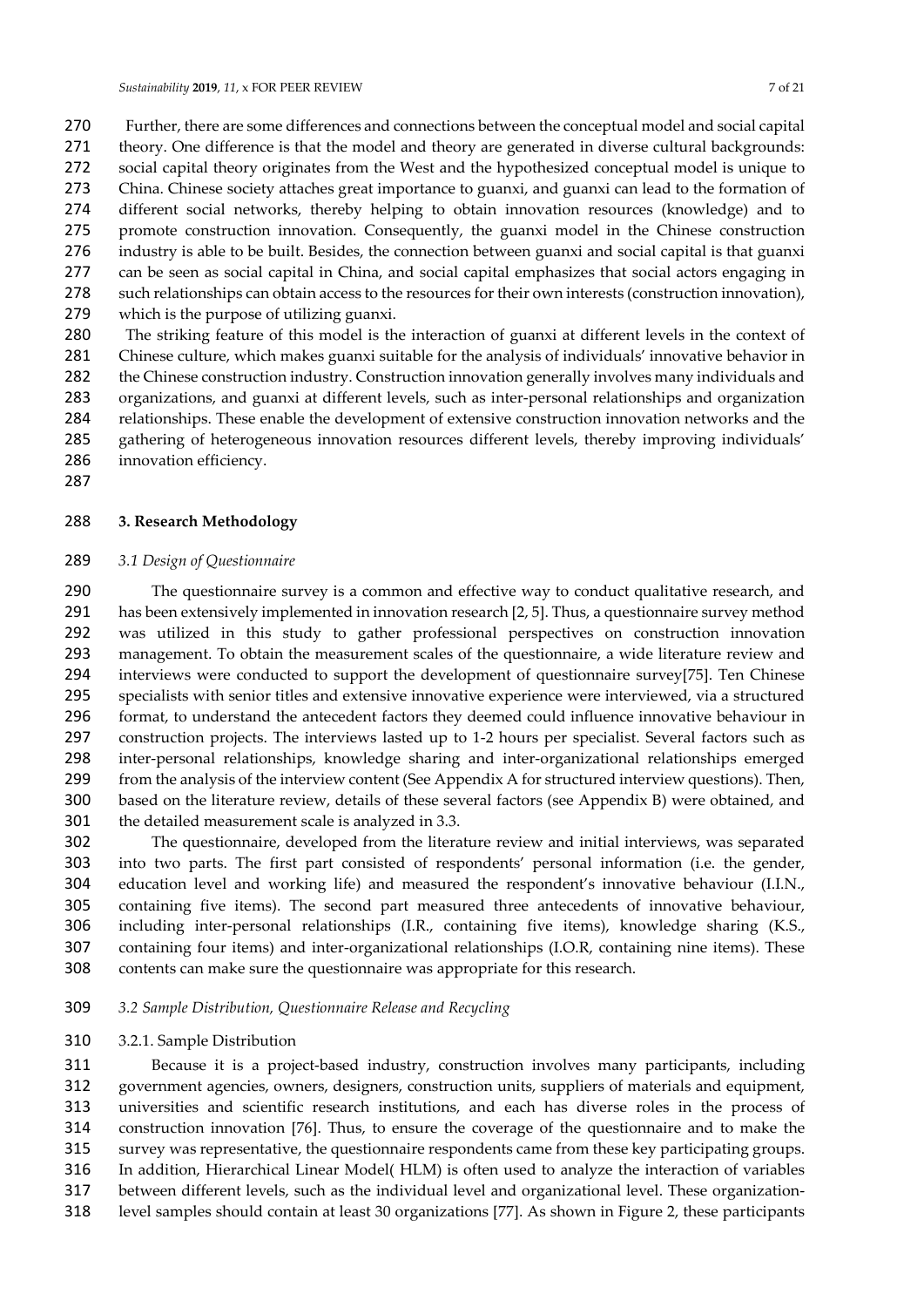319 came from 35 organizations and had to fulfill the following conditions: (1) belonged to a basic

320 functional unit in construction innovation, (2) had considerable experience of construction innovation

321 or innovation management, and (3) frequently worked with some of the other participants. After

322 many research seminars with Chinese experts on construction innovation, the selection of these

323 conditions is derived from their understanding and suggestions on construction innovation.





325 Figure 2. The construct of survey respondents

# 326 3.2.2. Questionnaire Release and Recycling

 During 2017-2018, the questionnaires were released and recycled in two stages under the guidance of one of the authors. The first stage was to evaluate the questionnaire quality through releasing questionnaires to ten Chinese specialists in construction innovation, thereby allowing for revision of the questionnaire. The second stage was to formally release the questionnaires to the 35 organizations by email, online or in person. The respondents at different levels were asked to estimate a range of items; for instance, project managers in diverse organizations focused on the items related to inter-organizational relationships, knowledge sharing and innovative behaviour, while professional technicians focused on the items related to inter-personal guanxi, knowledge sharing and innovative behaviour.

 The survey respondents were asked to estimate all variables using a 5-point Likert scale, a frequently employed scale that has been applied in previous research.[5, 78, 79]. The data were collected at two levels: from managers representing the organizational level and from employees in different organizations in order to minimize any bias [80, 81].Eventually, 245 questionnaires were disseminated for the study, and after finishing a careful review of the collected questionnaires, the research team found that 178 of the responses could be considered valid. The fundamental information from the respondents is depicted in Table 1.



343 Table 1. The fundamental information of respondents

|                | Working experience(years)<br>Gender |        |              | <b>Education Level</b> |       |                    |                            |                   |                |               |                       |
|----------------|-------------------------------------|--------|--------------|------------------------|-------|--------------------|----------------------------|-------------------|----------------|---------------|-----------------------|
| Items          | Male                                | Female | Less<br>than | $6 - 10$               | 11-20 | More<br>than<br>20 | Under<br>junior<br>college | Junior<br>college | <b>Bachelo</b> | <b>Master</b> | Ph. D<br>and<br>above |
| <b>Numbers</b> | 149                                 | 29     | 11           | 84                     | 49    | 34                 |                            | 23                | 101            | 38            | 13                    |
| Percentage     | 83.7%                               | 16.3%  | 6.4%         | 47.0%                  | 27.3% | 19.3%              | .3%                        | 13.1%             | 56.8%          | 21.3%         | $7.5\%$               |

# 344 *3.3 Measurements*

345 The measurement of all variables in the present study is provided in this section. All the survey

346 questionnaires were translated from Chinese to English because the majority the respondents were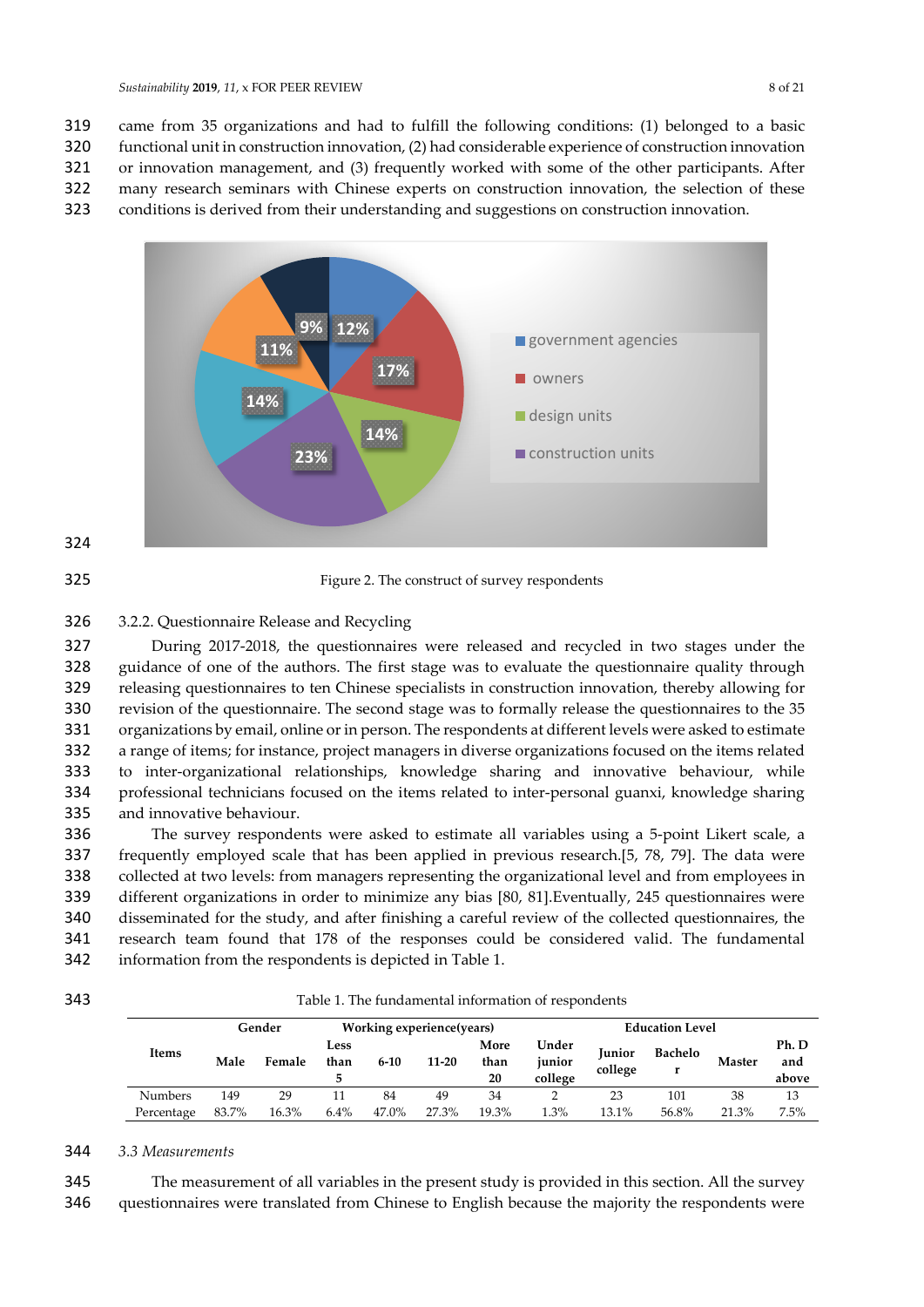Chinese. All the items in the questionnaire were estimated by the respondents on a 5-point Likert scale with anchors from 1(strongly disagree) to 5(strongly agree). Measurement items for each construct of the four latent variables are listed in Table B.

3.3.1. Individuals' Innovation Behaviour (I.I.B)

 Construction innovation is considered to be the collaboration of individuals' innovative behaviour in different organizations, and as the main dependent variable, the individuals' innovation behaviour (I.I.B) consisted of four items that were developed from Zhang et al. [5], and Scott & Bruce [82]. The structure of this variable was measured at the individual level via asking professional technicians various questions such as: "The members in project-based organizations always generate creative ideas or new solutions" The responses ranged from 1 to 5 with higher scores suggesting that individuals were more innovative.

3.3.2. Inter-personal Relationships (I.R)

 Inter-personal relationships are seen as intimate and common relationships amongst individuals [47]. In the light of this observation, inter-personal relationships were measured using five items validated by Zhang & Hartley[2], and the respondents were asked to express their agreement with statements such as: "My organizational main technicians in a construction project have good personal relationships with other technicians from other organizations in construction innovation". The responses with higher scores indicated that inter-personal relationships were better.

3.3.3. Knowledge Sharing (K.S)

 Knowledge sharing, as a key factor for effecting innovation, was measured through four items adapted by Cheng & Li [83]. The representative sample statement was "We are willing to share information or ideas with the other members of a project-based organization", and the responses with higher scores indicated that inter-organizational relationships were positive.

3.3.4. Inter-organizational Relationships (I.O.R)

 Inter-organizational relationships generally focus on trust and commitment, so based upon this the trust between inter-organizations was measured via five items validated by Rodríguez et al [84]. One sample item was "We believe the information that this partner provides us"; the commitment between inter-organizations was measured via four items validated by Gu et al [85]. Another sample item was "We are committed to this partner". The responses with higher scores indicated that inter-organizational relationships were significant.

*3.4 Analytical Procedure of Results* 

 Analysis of the results obtained from the questionnaire survey was undertaken in three phases as follows:

 Firstly, in the preliminary analyses of these data, reliability test, exploratory factor analysis (EFA) for each measurement item were conducted to estimate whether these variables' structures were in accord with anticipated results. The software SPSS22.0 was utilized to carry out the reliability test and EFA, thereby allowing for a discussion of the results for these measurement items.

 Secondly, confirmatory factor analysis was conducted to validate the distinctiveness of these variables, including inter-personal relationships, knowledge sharing, inter-organizational relationships and innovative behaviour. The software Amos17.0 was utilized to examine the measuring models of these latent variables, and the results suggested that the hypothesized model with four latent variables excellently fitted our data when compared to other models.

 Thirdly, given the multilevel characteristic of our data, it is necessary to discriminate the variance at the individual and organizational levels in examination of the hypotheses. Thus, hierarchical liner modelling (HLM) was applied to test our research hypotheses, including the main effect, as well as the mediating and moderating effects, through using the software HLM version 6.08.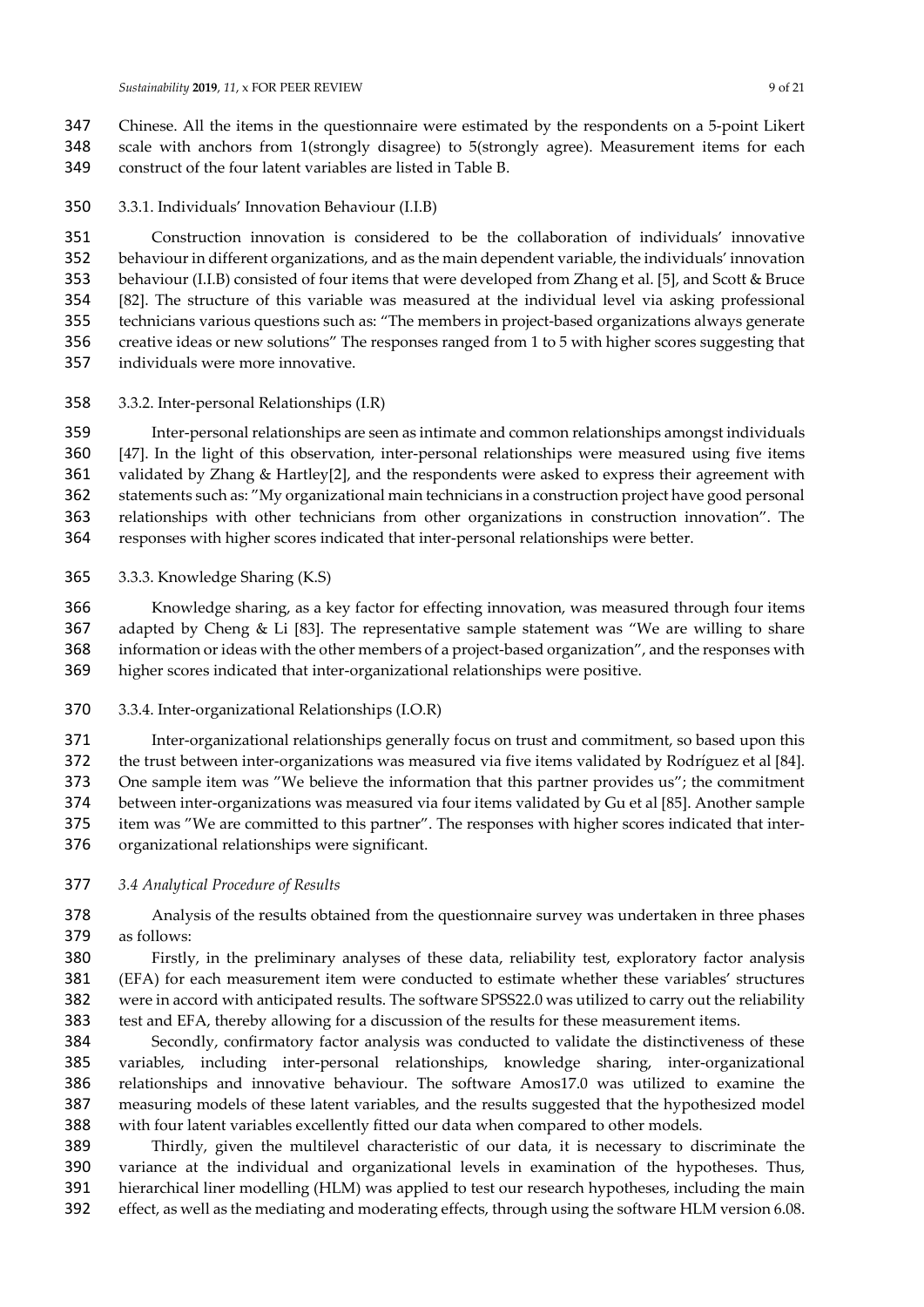*Sustainability* **2019**, *11*, x FOR PEER REVIEW 10 of 21

 Subsequently, innovative behaviour and knowledge sharing were respectively regarded as dependent variables. The main effect was examined with inter-personal relationships, and knowledge sharing was seen as the mediator in the mediating effect testing, inter-organization relationship as the moderator in moderating effect testing. All the results were estimated according to the significance of the coefficients and R-square.

398 The collected data was then analysed by following the designed process (Figure 3) to help assess 399 the scales that satisfy the requirements of reliability, validity, and to test the hypotheses.

400



# 404 **4. Results**

# 405 *4.1 Preliminary Analysis of Data*

 The descriptive statistics, intra-class correlation coefficients (ICC), and inter- correlations amongst all the variables at individual and organizational levels are shown in Table 2. Specifically, independent variables at individual levels displayed a statistically positive relationship within innovative behaviour, and the inter-organizational relationship was positively related to innovative behaviour. As anticipated, ICC values for each measure were high, suggesting that there is a significant influence of inter-organizations on individual ratings and provides justification for modelling inter-organizational relationship as Level 2 measures.

# 413 Table 2. Means, standard deviations (SD), and correlations of study variables

| Variable                           | Mean | <b>SD</b> | <b>ICC</b> | 1        | $\mathbf{2}$ | 3        | 4       | 5 |
|------------------------------------|------|-----------|------------|----------|--------------|----------|---------|---|
| Individual level <sup>a</sup>      |      |           |            |          |              |          |         |   |
| 1. Innovative behaviour            | 3.16 | 0.59      | 0.27       |          |              |          |         |   |
| 2. Inter-personal relationships    | 3.28 | 0.66      | 0.12       | $0.42**$ |              |          |         |   |
| 3. Knowledge sharing               | 3.37 | 0.72      | 0.39       | $0.59**$ | $0.47*$      |          |         |   |
| Organizational level <sup>b</sup>  |      |           |            |          |              |          |         |   |
| 4. Inter-organizational commitment | 3.64 | 0.47      | 0.17       | $0.40*$  | $0.52**$     | $0.47**$ |         |   |
| relationship                       |      |           |            |          |              |          |         |   |
| 5. Inter-organizational trust      | 3.57 | 0.43      | 0.15       | $0.37*$  | $0.49**$     | $0.41**$ | $0.31*$ |   |
| relationship                       |      |           |            |          |              |          |         |   |

414 Notes:" a": n = 178 members, " b": n = 35 organizations ; \* , \*\*Correlation is significant at the 0.05 and 415 0.01 levels (two-tailed), respectively.

# 416 *4.2 Measurement Model Estimating*

 Based reasonable utilization of CFA, the hypothesized model was efficiently estimated, and the factor structure of the items was efficiently examined. Indices such as Tucker–Lewis index (TLI), comparative fit index (CFI) and standardized root mean square residual (SRMR) were utilized to estimate the model fit [88]. As shown in Table 3, the CFA results suggested that the model, with its four latent variables including inter-personal relationships, knowledge sharing, inter-organizational 422 relationship and innovative behaviour (Model IV), demonstrated an excellent fit when compared to alternative models (Models Ⅰ–Ⅲ); all other alternative models resulted in a poorer fit, due to having 424 high  $\chi^2$ /df, SRMR values, and low TLI, CFI values.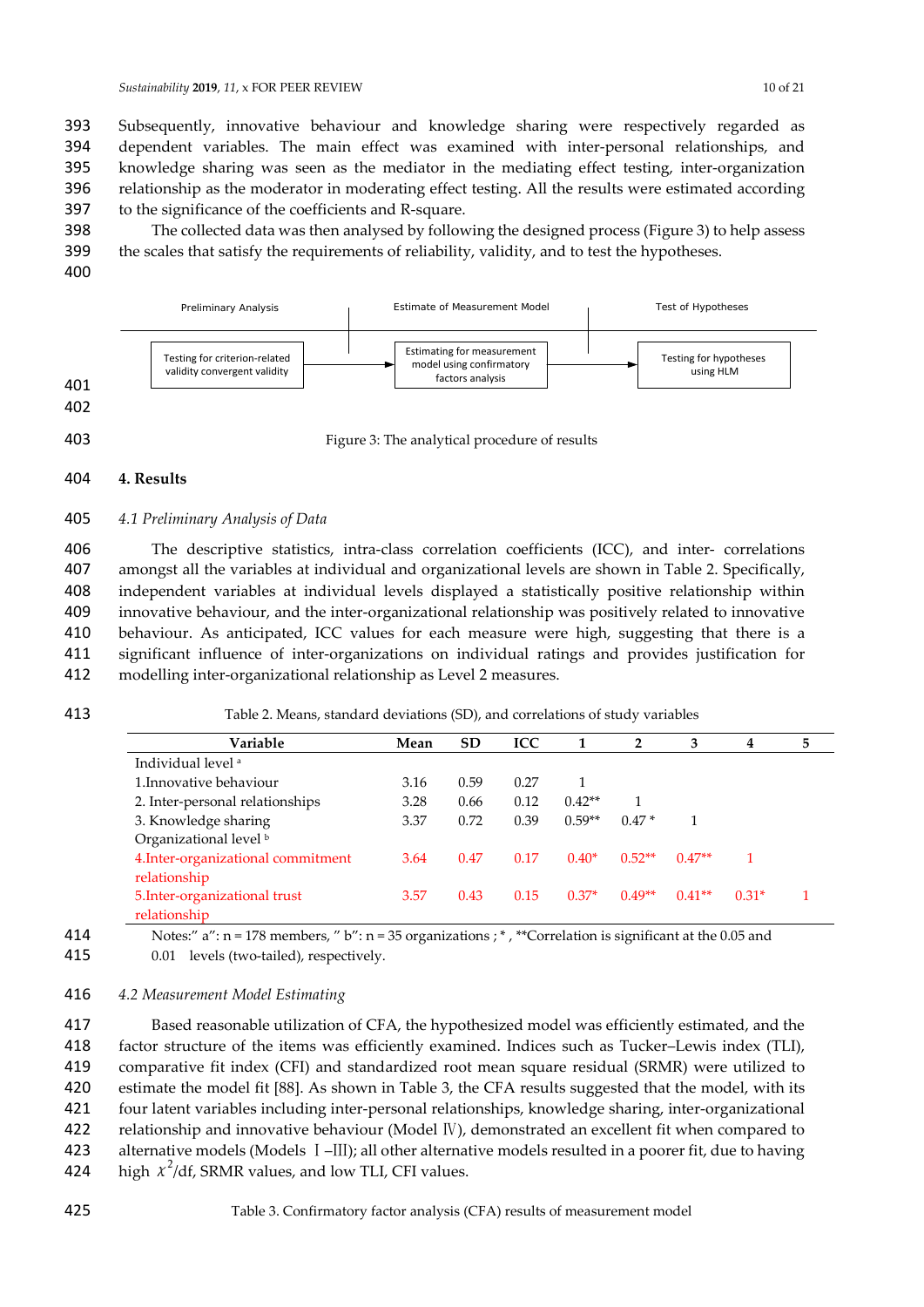| Model     | Description                                                                                                                                                    | $\chi^2/df$ | <b>SRMR</b> | TLI   | <b>CFI</b> |
|-----------|----------------------------------------------------------------------------------------------------------------------------------------------------------------|-------------|-------------|-------|------------|
| Model I   | one factor: all items loading upon the<br>same single factor, (innovative<br>behaviour with guanxi and knowledge<br>sharing)                                   | 5.891       | 0.097       | 0.586 | 0.593      |
| Model II  | two factors: guanxi (integrated:<br>interpersonal relationships and<br>organizational relationships) and<br>innovative behaviour with knowledge<br>sharing     | 5.233       | 0.086       | 0.667 | 0.674      |
| Model III | Three factors: interpersonal level<br>variable (integrated guanxi and<br>knowledge sharing), inter-<br>organizational relationship and<br>innovative behaviour | 3.926       | 0.078       | 0.751 | 0.773      |
| Model IV  | Four factors: inter-personal<br>relationships, knowledge sharing, inter-<br>organizational relationship and<br>innovative behaviour                            | 2.752       | 0.051       | 0.869 | 0.871      |

426 Notes: N=178, there were widely acceptable thresholds to evaluate the model fit indices, for instance, nearly

427 0.90 is a good fit for TLI and CFI and 0.08 is a good fit for SRMR[86].

428 *4.3 Research Hypotheses Testing* 

429 4.3.1 Steps of Research Hypotheses

430 Table 4 shows the results of the research hypotheses testing. The research hypotheses were 431 examined in three steps as follows:

432 The first step was to examine the fitness of this multilevel analysis, thus the null model should 433 originally be established. The results were meaningful inter-organizations variance  $(\chi^2[35]$ = 17.2, p 434 <.001) for innovative behaviour. Meanwhile, the evaluation of ICC indicated that 15.1% of the 435 variance in innovative behaviour was between level 2 (organizational level) and level 1 (individual 436 level); thus, the multilevel analysis was a fit for the data.

437 The second step was to examine the main and mediating effects at individual level and involved 438 four formulas : (1) innovative behaviour =  $β1 + β2 \times$  inter-personal relationships + ε1 (Hypothesis 1, 439 see Model 1 with Y= innovative behaviour as an outcome in Table 4); (2) knowledge sharing =  $\beta$ 3 + 440  $\beta$ 4 × inter-personal relationships + ε2 (Hypothesis 2, see Model 2 with Y= knowledge sharing as an 441 outcome in Table 4); (3) innovative behaviour =  $\beta$ 5 +  $\beta$ 6 × knowledge sharing + ε3 (Hypothesis 3, see 442 Model 3 with Y= innovative behaviour as an outcome in Table 4); (4) innovative behaviour =  $\beta$ 7 +  $\beta$ 8× 443 inter-personal relationships +  $\beta$ 9 × knowledge sharing + ε3 (Hypothesis 4, see Model 4 with Y= 444 innovative behaviour as an outcome in Table 4).

445 The third step was to examine the moderating effects of this study at the cross-level, and 446 following are key formulas for level 1 and level 2 models for innovative behaviour: (1) innovative 447 behaviour =  $β7 + β8 \times$  inter-personal relationships +  $β9 \times$  knowledge sharing + ε3 (at individual level); 448 (2)  $\beta$ 7 = γ00+γ01 × inter-organizational commitment/trust relationship+u0; (3)  $\beta$ 8 = γ10+γ11 × inter-449 organizational commitment relationship+u1; (4)  $\beta$ 9 =  $\gamma$ 20+ $\gamma$ 21 × inter-organizational trust 450 relationship+u2 (at organizational level). While  $β7$ ,  $β8$ ,  $β9$  at organizational level was substituted into 451 individual level, whole model could be acquired by innovative behaviour =  $\gamma$ 00+ $\gamma$ 01 × inter-452 organizational relationship +  $\gamma$ 10 × inter-personal relationships +  $\gamma$ 11 × inter-personal relationships 453 \*inter-organizational commitment relationship +  $\gamma$ 20 knowledge sharing +  $\gamma$ 21 × knowledge sharing 454 \*inter-organizational trust relationship +  $\varepsilon$ 4.



455 Table 4. The results of research hypotheses testing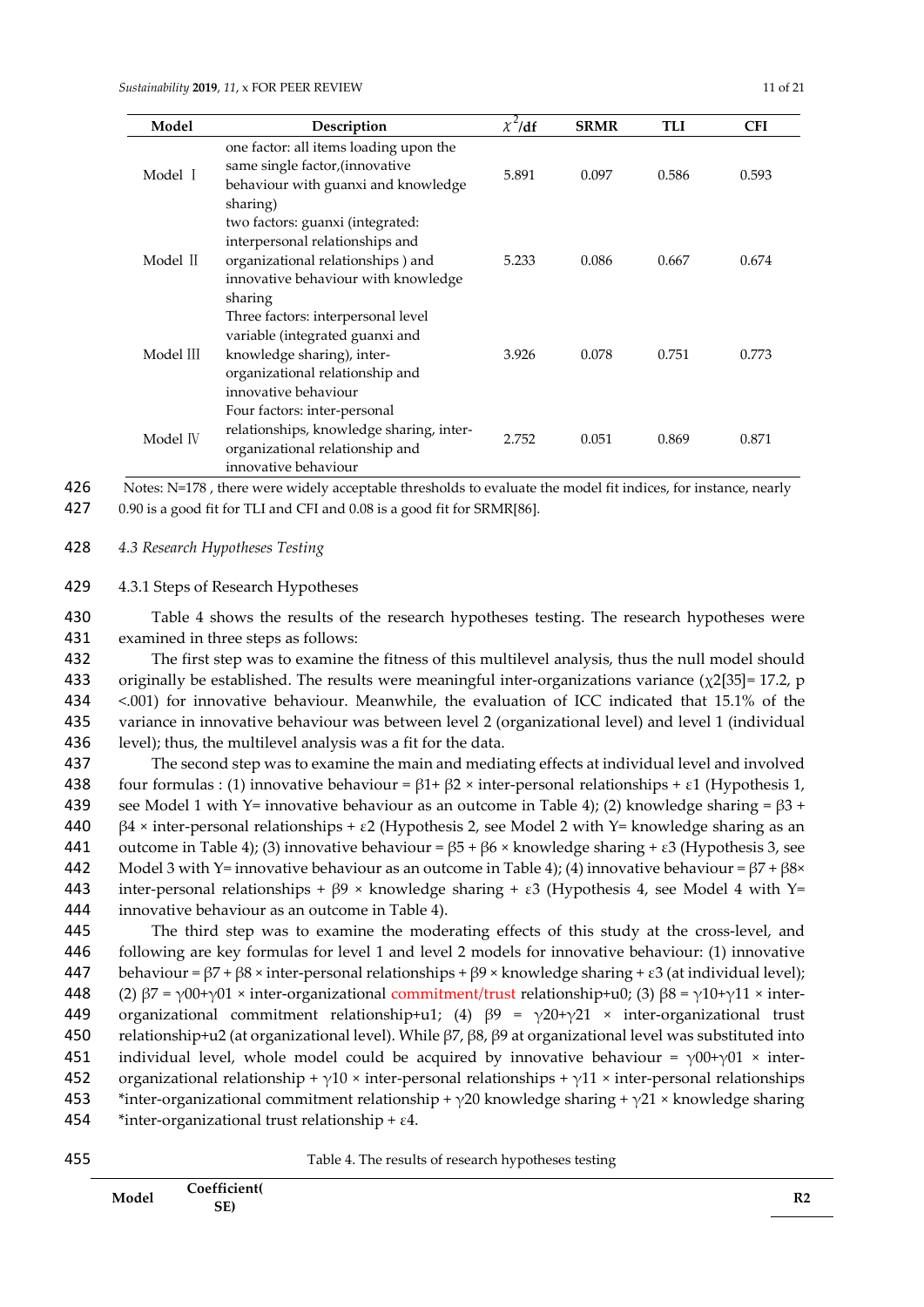|                      | Intercept                | $\mathbf{I}.\mathbf{R}$   | K.S                                                                                             | I.O.C.R/<br>I.O.T.R | $I.R*I.O.C.R$       | $K.S*LO.T.R$ |       |
|----------------------|--------------------------|---------------------------|-------------------------------------------------------------------------------------------------|---------------------|---------------------|--------------|-------|
| Model 0 <sup>a</sup> | 3.617<br>$(0.042)$ **    |                           |                                                                                                 |                     |                     |              | 0.459 |
|                      |                          |                           | H1: The effect of inter-personal relationships on innovative behaviour                          |                     |                     |              |       |
| Model $1^{\rm a}$    | 3.613<br>$(0.043)$ ***   | 0.412(0.037)<br>$)^***$   |                                                                                                 |                     |                     |              | 0.513 |
|                      |                          |                           | H2: The effect of inter-personal relationships on knowledge sharing                             |                     |                     |              |       |
| Model 2 <sup>a</sup> | 3.426(0.039<br>$)^{***}$ | 0.370(0.051)<br>$)^{***}$ |                                                                                                 |                     |                     |              | 0.509 |
|                      |                          |                           | H3: The effect of knowledge sharing on innovative behaviour                                     |                     |                     |              |       |
| Model 3 <sup>a</sup> | 3.613<br>$(0.043)$ ***   |                           | 0.473(0.061)<br>$***$                                                                           |                     |                     |              | 0.672 |
|                      |                          |                           | H4: The mediation of inter-personal relationships and innovative behaviour by knowledge sharing |                     |                     |              |       |
| Model 4 <sup>a</sup> | 3.613<br>$(0.043)$ ***   | 0.156(0.077<br>$) *$      | 0.547(0.062)<br>***                                                                             |                     |                     |              | 0.736 |
|                      |                          |                           | H5: Moderator effect of inter-personal relationships and innovative behaviour                   |                     |                     |              |       |
| Model 5 <sup>b</sup> | 3.613<br>$(0.043)$ **    | 0.276(0.056<br>$) *$      | 0.326(0.054)<br>***                                                                             |                     |                     |              | 0.827 |
| Model 6 <sup>b</sup> | 3.613<br>$(0.043)$ **    | 0.276(0.056<br>$)$ *      | 0.326(0.054)<br>$***$                                                                           | 0.296(0.08)<br>$4+$ | 0.353(0.07)<br>$3+$ |              | 0.735 |
|                      |                          |                           | H6: Moderator effect of knowledge sharing and innovative behaviour                              |                     |                     |              |       |
|                      | 3.613                    | 0.276(0.056               | 0.326(0.054)                                                                                    | 0.2740.091          |                     | 0.341(0.085  |       |

|       | ിവെല് |             |     |                                                                                                                   |  |
|-------|-------|-------------|-----|-------------------------------------------------------------------------------------------------------------------|--|
|       |       | $(14.3)$ ** | **> |                                                                                                                   |  |
| 1 C C |       |             |     | Matas, M., 470 ; Ctan JanJina J hata anafficients and constandanJina J intensent called and non-outed. T.D. inten |  |

456 Notes: N= 178 ; Standardized beta coefficients and unstandardized intercept value are reported. I.R, inter-

457 personal relationships; K.S, knowledge sharing; I.O.R, inter-organizational relationship; a, at individual level; 458 b, at organizational level; \*\*\*  $p < 0.001$ , \*\*  $p < 0.01$ , \*  $p < 0.05$ , +  $p < 0.1$ .

459 4.3.2 Main and Mediating Effects of This Study

 The main and mediating effects in this current study are shown by results registered for Model 1—Model 4 in Table 4. Hypothesis 1 postulated that inter-personal relationships have a positive influence on innovative behaviour in construction projects, which was the main effect of this study. The results indicated that inter-personal relationships significantly related to innovative behaviour 464 ( $\beta$ 2 = 0.412; see Model 1).

 Hypothesis 2 proposed that a significant relationship existed between inter-personal relationships and knowledge sharing in construction projects, and the results suggested that inter-467 personal relationships were positively associated with more knowledge sharing ( $\beta$ 4 = 0.370; see Model 2). Hypothesis 3 expressed that knowledge sharing had a positive influence on innovative behaviour in construction projects, and the results showed that knowledge sharing was positively 470 associated with more innovative behaviour ( $\beta$ 6 = 0.473; see Model 3).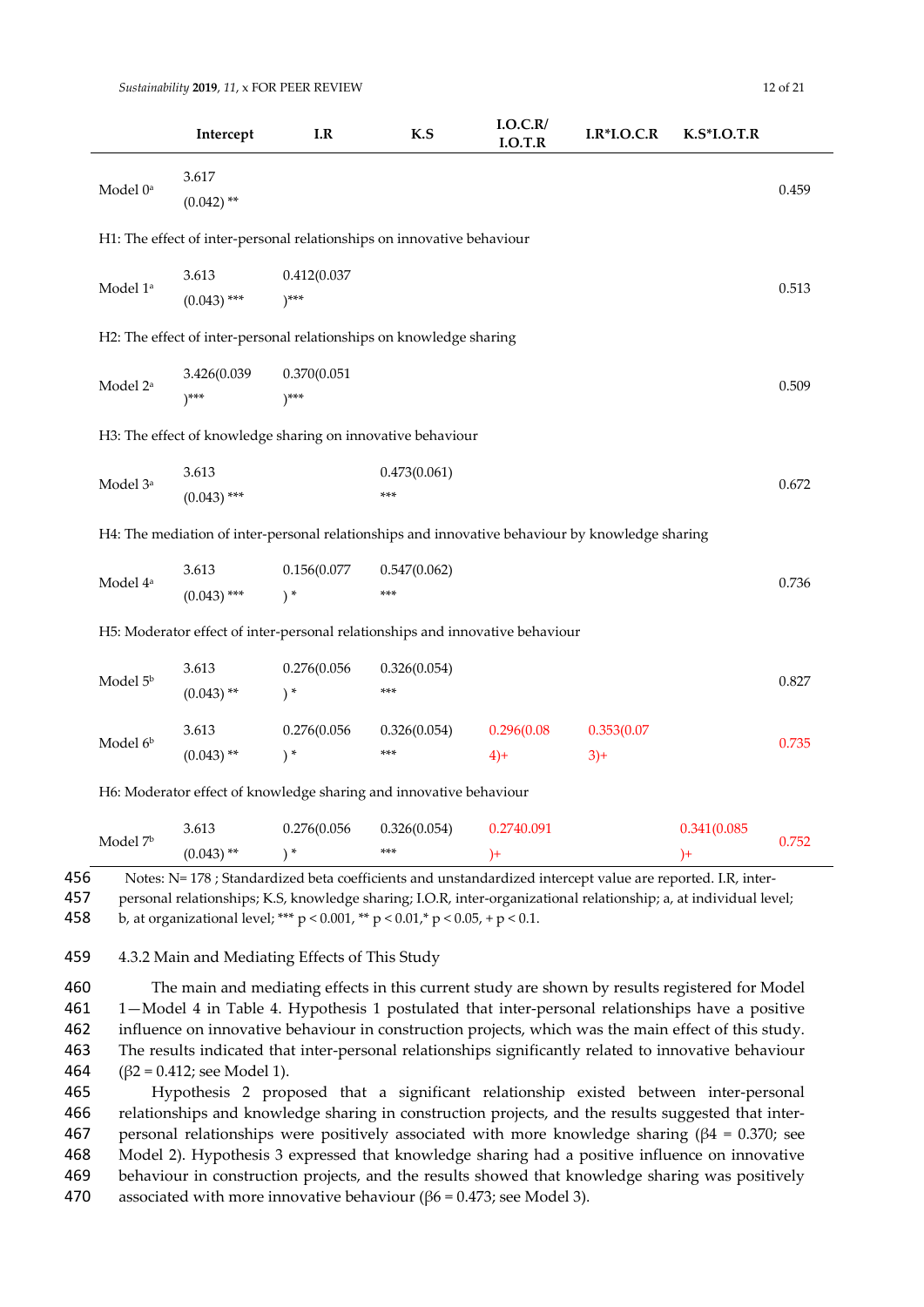Hypothesis 4 opined that knowledge sharing acted as mediator between inter-personal relationships and innovative behaviour. Considering the results of Hypotheses1-3, the results of Hypothesis 4 (β8=0.156; β9=0.547; see Model 4) indicated that knowledge sharing had a partial mediation effect on inter-personal relationships and innovative behaviour.

# 4.3.3. Cross-level Moderating Effects of Inter-organizational Relationships

 Hypothesis 5 postulated that inter-organizational commitment could augment the influence of inter-personal relationships on innovative behaviour, and the results revealed there was a significant interaction between inter-personal relationships and inter-organizational relationships, which was 479 positively associated with more innovative behaviour ( $\gamma$ 11 = 0.353; see Model 6). Hypothesis 6 proposed that inter-organizational trust could amplify the influence of knowledge sharing on innovative behaviour, and the results revealed there was a significant interaction between knowledge sharing and inter-organizational relationships, and was positively associated with more innovative 483 behaviour ( $\gamma$ 21 = 0.341; see Model 7).



 Figure 4. The cross-level interaction influence of: (a) inter-organizational commitment relationship and inter-personal relationships on innovative behaviour in construction project; and (b) inter- organizational trust relationship and knowledge sharing on innovative behaviour in construction project.

 In addition, as suggested by Andrew Hayes [87], we plotted an interactive Figure 4 to further verify the interaction via estimating the inter-organizational relationship at low level (mean -1 SD) and high level (mean + 1 SD). Figure 4 consists of two interactive graphs with the slopes for inter- organizational relationship at one standard deviation (SD) below the mean and at one standard deviation (SD) above the mean. As shown by the solid line in Figure 4(a), the results suggested that the cross-level moderating effect of inter-organizational commitment relationship becomes positive and noticeable, thereby supporting Hypothesis 5. The solid line in Figure 4(b) shows that the results offer support for accepting Hypothesis 6.

# **5. Discussion and Implications**

# *5.1 Discussion*

 The increasing importance of inter-personal relationships in innovation management have inspired the researchers to probe into the complexity of the mechanism of how inter-personal relationships influence construction innovation. Nevertheless, the scholars of innovation in other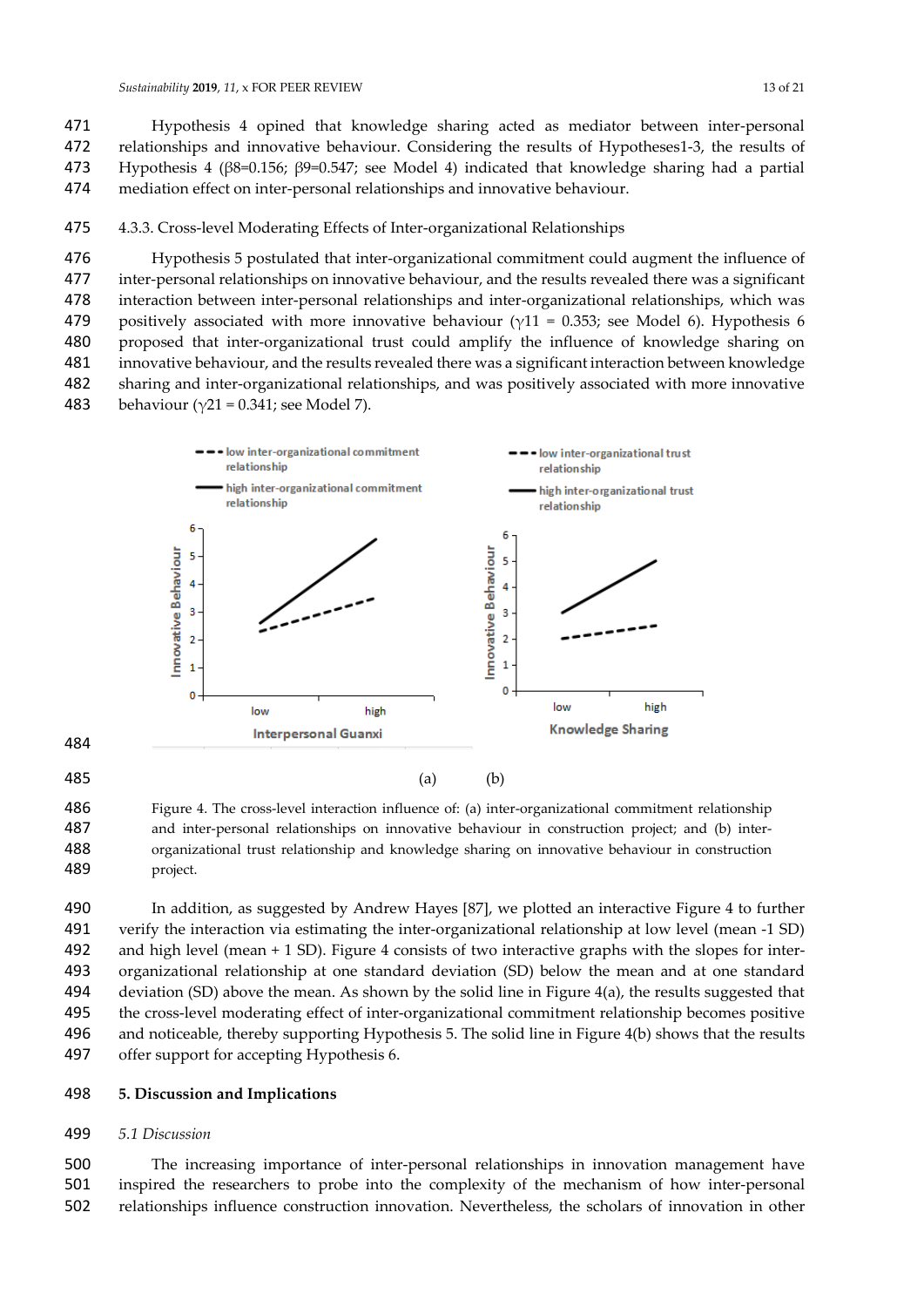sectors also have drawn attention to the antecedents of innovation such as guanxi, knowledge sharing and inter-organizational relationship respectively, so there could be a gap to integrate these antecedents to investigate the mediating and moderating effects on individuals' innovative behaviour. The current study thus investigated how to stimulate the innovative behaviour in construction project through inter-personal relationships, knowledge sharing and the cross-level moderating role of inter-organizational relationship. Based on the research data and analysis, some findings of this study are presented below.

 Firstly, we found that inter-personal relationships had significant positive influences on innovative behaviour, which is consistent with social capital theory that stresses that guanxi as a type of social capital can effectively stimulate innovative behaviour [51], and that these influences were more significant in more innovative construction projects. In addition, this research provided evidence that knowledge acted as partial mediator between inter-personal relationships and innovative behaviour at the individual level. In other words, inter-personal relationships could not only have direct influence on innovative behaviour, but also have indirect influence on innovative behaviour by knowledge sharing, which is in accord with most previous research [44-46]. The innovative behaviour outcomes in construction projects of our country-specific practice show that the inter-personal relationships model can be implemented in the Chinese context.

 Secondly, after testifying that inter-personal relationships and knowledge sharing were respectively associated with innovative behaviour, we found there were some individual differences in these antecedents of innovative behaviour, which originated from diverse organizations, as shown by the R square of Model 4 being higher than that of Model 1 in Table 4. Because different organizations have unique innovation atmosphere, models and policies established in their previous innovative activities, this uniqueness determines the individual diverse influences of inter-personal relationships and knowledge sharing on innovative behaviour.

 Finally, building upon those differentiae of influences on innovative behaviour, we further posited inter-organizational relationships would serve as a cross-level moderator, and we utilized Hierarchical Linear Modeling (HLM) to examine cross-level moderating effects. The cross-level results from a heterogeneous sample of individuals in diverse organizations lent support for the role of inter-organizational commitment and trust as inter-organizational relationship associates of innovative and knowledge sharing behaviours. In line with our hypotheses, influences of inter- personal relationships and knowledge sharing on innovative behaviour varied significantly from organizations, that is, the presence of inter-organizational relationships serves as a cross-level moderator. Actually, the results revealed that inter-organizational relationships in construction projects can amplify the influence of inter-personal relationships on innovative behaviour.

#### *5.2 Implications*

 This research establishes a double-level model to understand individuals' innovative behaviour in construction projects. In contrast to findings in the extant literature, our double -level conceptual model is integrated by the concepts of inter-personal relationships, knowledge sharing, organizational relationship and individuals' innovative behaviours, which is both fruitful and necessary to understanding innovative behaviour in China-specific construction project settings.

 This study is also the first cross-level empirical test of inter-organizational relationships moderating the direct and indirect influence of inter-personal relationships on individuals' innovation behaviour. Prior studies on links between guanxi and innovation have focused on performances at the firm's level [23], but this research tried to bridge the gap by utilizing multilevel analyses to consider simultaneously individual-level and organizational-level variables.

 Finally, this research differentiates itself from the prior studies because the social capital and exchange theories were applied to examine the links between the inter-personal relationships and individuals' innovative behaviour.

 Besides theoretical implications, this research provides crucial guidelines for managing construction innovation activities in China. Firstly, this study has confirmed empirically that knowledge sharing has a mediating role on the effect of inter-personal relationships on innovative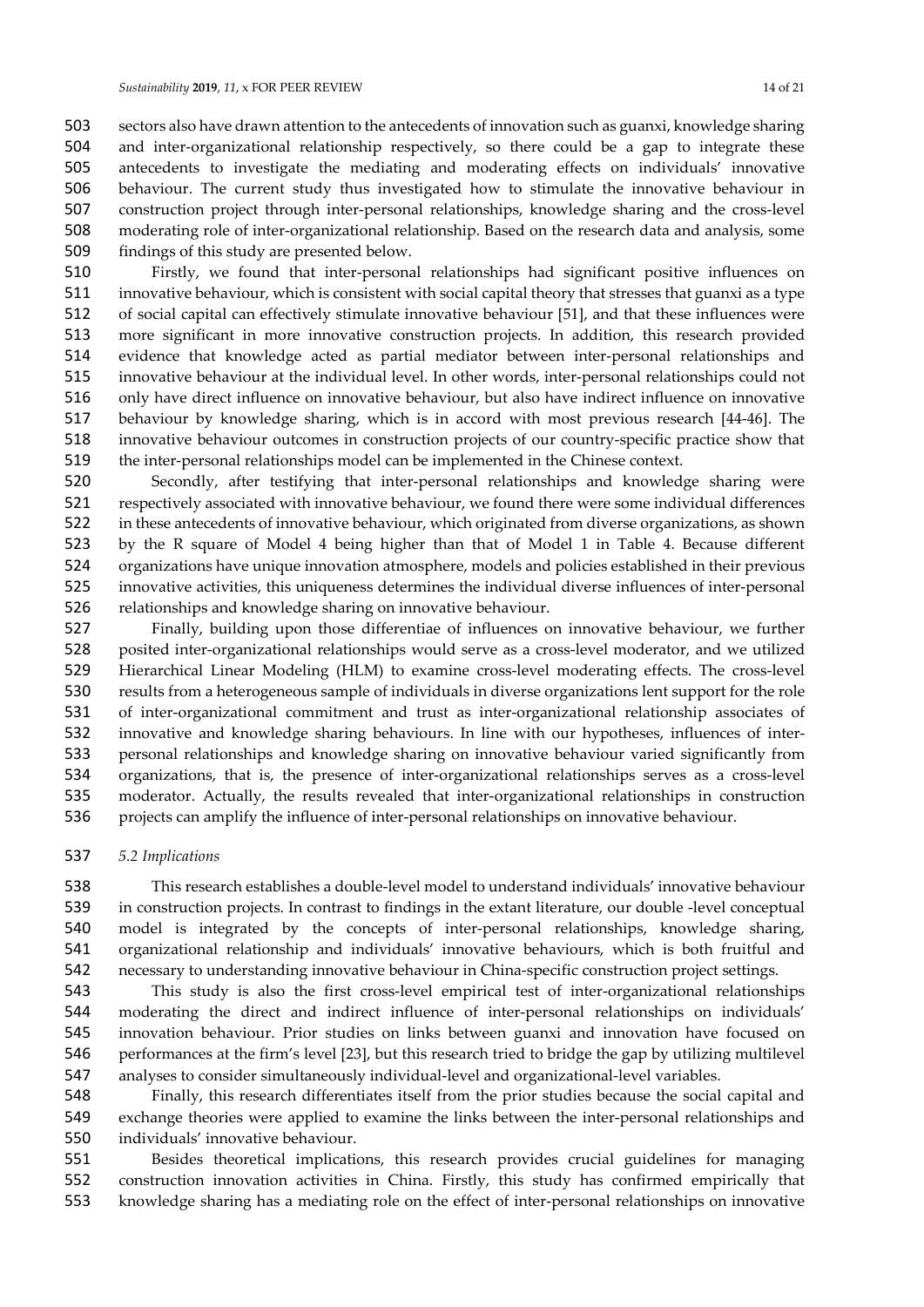behaviour. Thus, encouraging knowledge sharing between members in construction project is crucial for construction innovation because the total integrated knowledge exceeds each individual's knowledge [88] This leads to new knowledge for innovation. Consequently, members in construction projects should be ready to open their minds and share their technology, experience and knowledge with their peers in the process of construction innovation. Such a commitment to openness will help to establish a knowledge management system that facilitates individuals' innovative behaviour. Secondly, the cross-level moderating role of inter-organizational relationships on inter-personal relationships and innovative behaviour or knowledge sharing and innovative behaviour shows that inter-organizational relationships could influence inter-personal relationships and knowledge sharing in construction innovation. Inter-organizational relationships are a main contributor to encouraging members to cultivate better inter-personal relationships and to share more knowledge for innovation Therefore, firms in the Chinese construction industry must provide the conditions that establish and strengthen inter-organization trust and commitment amongst the project organizations .

#### **6. Conclusion, Limitations and Future Research**

#### *6.1 Conclusion*

 The integration of guanxi, knowledge sharing and innovation research is fundamental to achieving the key objectives of this study, which were to investigate the influence of guanxi on innovative behaviour in China's construction industry, the partial mediating influence of knowledge sharing, and the cross-level moderating effect of inter-organizational relationships. Firstly, the conceptual model and research hypotheses were developed through a review of the literature and correlative theories. These hypotheses were confirmed by Hierarchical Linear Modelling. The research results demonstrated that inter-personal relationships not only have directly significant effects on innovative behaviour in construction projects, but also have indirectly stimulated effects on innovative behaviour via knowledge sharing. Therefore, knowledge sharing serves as the partial mediator. In addition, inter-organizational relationships augment and influence inter-personal relationships, knowledge sharing and innovative behaviour by cross-level interaction. Our research findings provide useful insights into understanding the importance of inter-personal and inter-organizational guanxi in China for construction innovation.

#### *6.2 Limitations and Future Research*

 Although this study achieved the research aims, it had several limitations that need to be addressed in future research. Firstly, the inter-organizational relationship variable in this study was based on a survey sample of project managers. Although these project managers might have better understanding of external relationships relevant to their organizations, having more members in a variety of roles within each organization in the examination of this variable would enhance the reliability of the survey results. Secondly, the data from the questionnaire surveys for measuring all the variables were obtained simultaneously, rendering it difficult to depict the causal links amongst the variables. Consequently, future research should pay close attention to acquiring longitudinal data to explore the dynamic links amongst guanxi and innovation performance in construction projects. Finally, the interpretation of results in current study came from only 35 organizations in China. The future research could be carried out with more samples from more organizations in China.

**Author Contributions:** Y.Q, designed this study and completed the paper in English; M.W. provided good

 research advices and supervision; Y.Z. provided good research advices and Writing - review & editing; R.J. Writing - review & editing; R.Y. participated in proofreading the paper.

- **Acknowledgments:** Overseas Study Project in Central South University (2018).
- **Conflicts of Interest:** The authors declare no conflict of interest.
- 
- **Appendix A**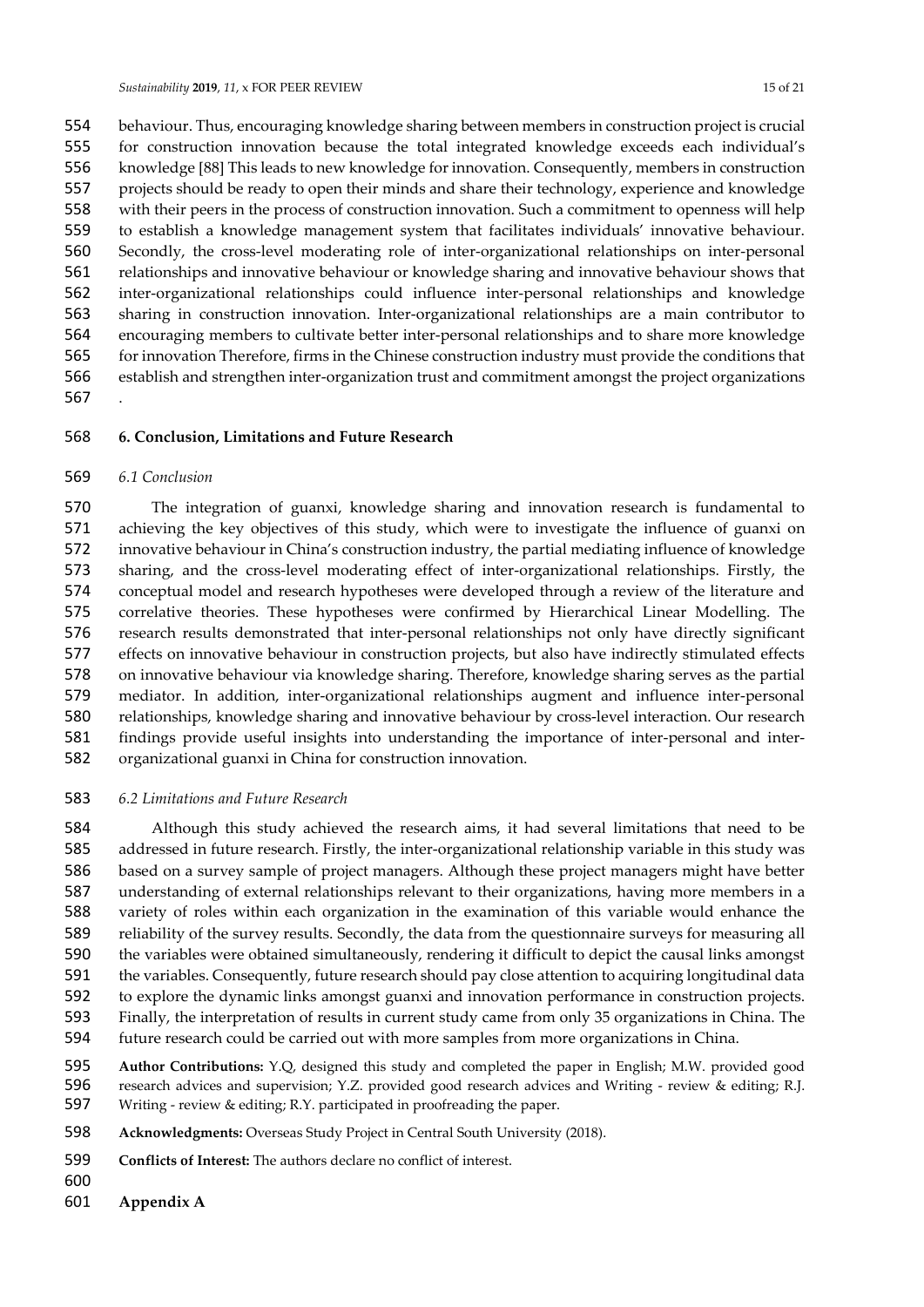- 602 1) Could you describe what boosted organizational and your initiative to participate in construction 603 innovation at current stage?
- 604 2) How is your organizational innovation culture? Whether is it willing to carry out collaborative 605 innovation with others?
- 606 3) In your opinion, what factors are most critical while facing construction innovation?
- 607 4) What strategies has your organization utilized to acquire resources (e.g. knowledge) and 608 information for innovation?
- 609 5) Did you or your organizations utilize any interpersonal or inter-organizational effect strategies
- 610 (e.g. inter-personal relationships or inter-organizational relationship)?
- 611 6) How did those strategies benefit your organization in the long term?
- 612 7) How would those strategies you utilized help with motivation or improvement of innovative 613 behavior?
- 614

| 615 |  | Appendix B |
|-----|--|------------|
|-----|--|------------|

| <b>Latent Variables</b> | <b>Measurement Items</b>                                                       |
|-------------------------|--------------------------------------------------------------------------------|
| Inter-personal          | My organizational main technicians in construction project have good           |
| relationships           | personal relationships within the process of innovation, or there is at least  |
|                         | a kind of guanxi (such as families orv friends or classmates or colleagues)    |
|                         | a  the main technicians of owner                                               |
|                         | b  the main technicians of designer                                            |
|                         | c  the main technicians of contractor                                          |
|                         | d  the main technicians of supplier                                            |
|                         | e relevant key government officials                                            |
| Knowledge sharing       | a. The ordinary member of project-based organization are capable of            |
|                         | sharing their expertise to bring new initiatives to fruition.                  |
|                         | b. I feel that I have learned from each other by sharing information or ideas. |
|                         | c. I am willing to share information or ideas with the other member of         |
|                         | project-based organization.                                                    |
|                         | d. In the project, i am willing to exchange and combine ideas to find          |
|                         | solutions to problems.                                                         |
| Inter-organizational    | Trust from senior managers, being able to represent the organizatsions:        |
| relationship            | a. We believe the information that this partner provides us.                   |
|                         | b. We trust this partner keeps our best interests in mind                      |
|                         | c. This partner keeps promises it makes to our firm                            |
|                         | d. This partner is trustworthy                                                 |
|                         | e. We find it necessary to be cautious with this partner                       |
|                         | Commitment from senior managers, being able to represent the                   |
|                         | organizatsions:f. We expect relationship to continue for a long time           |
|                         | g. We are committed to this partner.                                           |
|                         | h. We expect relationship to strengthen over time.                             |
|                         | i. Considerable effort and investment in innovation activity.                  |
| Innovative behaviour    | a. The members always generate creative ideas or new solutions                 |
|                         | b. The members would encourage and champion ideas to others.                   |
|                         | c. The members explore and secure funds or resources required for              |
|                         | implementing new ideas.                                                        |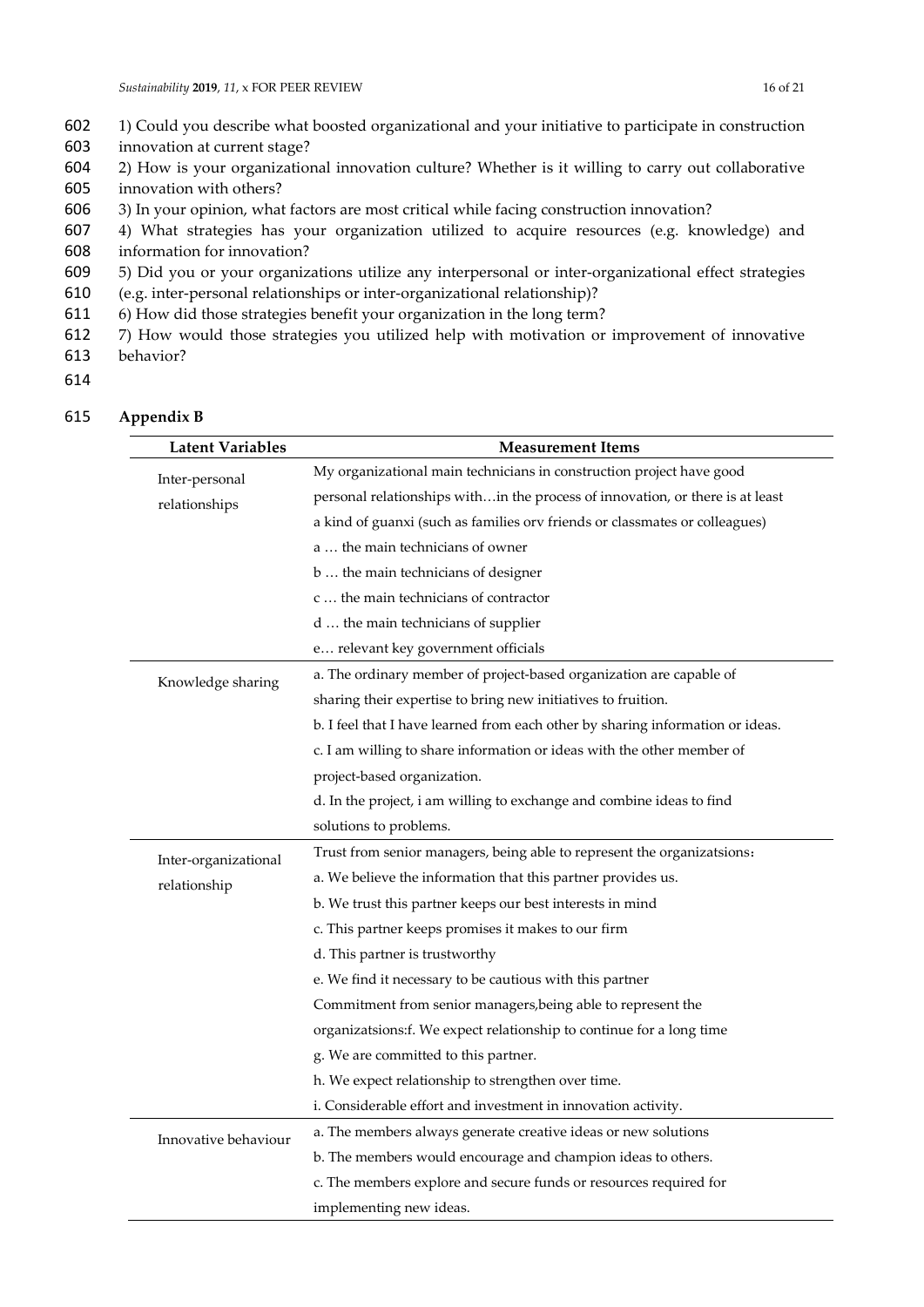d. The members establish adequate plans and schedules for implementing new ideas.

e. The members would contribute suggestions or approaches for others' creative ideas.

# **Reference**

| 617 | 1.  | Wen, Q. and M. Qiang, Coordination and Knowledge Sharing in Construction Project-Based Organization: A        |
|-----|-----|---------------------------------------------------------------------------------------------------------------|
| 618 |     | Longitudinal Structural Equation Model Analysis. Autom Constr, 2016. 72: p. 309-320 DOI:                      |
| 619 |     | 10.1016/j.autcon.2016.06.002.                                                                                 |
| 620 | 2.  | Zhang, M. and J.L. Hartley, Guanxi, IT systems, and innovation capability: The moderating role of             |
| 621 |     | proactiveness. J. Bus. Res., 2018. 90: p. 75-86 DOI: 10.1016/j.jbusres.2018.04.036.                           |
| 622 | 3.  | Elche, D., P.M. García-Villaverde, and Á. Martínez-Pérez, Inter-organizational relationships with core and    |
| 623 |     | peripheral partners in heritage tourism clusters: Divergent effects on innovation. Int. J. Contemp. Hosp.     |
| 624 |     | Manage., 2018. 30(6): p. 2438-2457 DOI: 10.1108/IJCHM-11-2016-0611.                                           |
| 625 | 4.  | The Organization for Economic Co-operation and Development. Guidelines for Collecting and                     |
| 626 |     | Interpreting Technological Innovation Data; Oslo Manua.; OECD: Paris, France, 2005.                           |
| 627 | 5.  | Zhang, Y., J. Zheng, and A. Darko, How does transformational leadership promote innovation in                 |
| 628 |     | construction? The mediating role of innovation climate and the multilevel moderation role of project          |
| 629 |     | requirements. Sustainability, 2018. 10(5) DOI: 10.3390/su10051506.                                            |
| 630 | 6.  | Slaughter, E.S., Models of construction innovation. J Constr Eng M Asce, 1998. 124(3): p. 226-231 DOI:        |
| 631 |     | Doi 10.1061/(Asce)0733-9364(1998)124:3(226).                                                                  |
| 632 | 7.  | Park, M., M.P. Nepal, and M.F. Dulaimi, Dynamic modeling for construction innovation. J Manage Eng,           |
| 633 |     | 2004. 20(4): p. 170-177 DOI: 10.1061/(ASCE)0742-597X(2004)20:4(170).                                          |
| 634 | 8.  | Tatum, B.C., Process of innovation in construction firm. J Constr Eng M Asce, 1987. 113(4): p. 648-663        |
| 635 |     | DOI: Doi 10.1061/(Asce)0733-9364(1987)113:4(648).                                                             |
| 636 | 9.  | Ozorhon, B., Analysis of construction innovation process at project level. J Manage Eng, 2013. 29(4): p. 455- |
| 637 |     | 463 DOI: 10.1061/(ASCE)ME.1943-5479.0000157.                                                                  |
| 638 | 10. | Bygballe, L.E. and M. Ingemansson, The logic of innovation in construction. Ind. Mark. Manage., 2014.         |
| 639 |     | 43(3): p. 512-524 DOI: 10.1016/j.indmarman.2013.12.019.                                                       |
| 640 | 11. | Seaden, G. and A. Manseau, Public policy and construction innovation. Building Research & Information,        |
| 641 |     | 2001. 29(3): p. 182-196 DOI: 10.1080/09613210010027701.                                                       |
| 642 | 12. | Nam, C.H., Strategies for technology push Lessons from construction innovations. J Constr Eng M Asce,         |
| 643 |     | 1992. 118(3): p. 507-524 DOI: Doi 10.1061/(Asce)0733-9364(1992)118:3(507).                                    |
| 644 | 13. | Malerba, F., Innovation and the evolution of industries. J. Evol. Econ., 2005. 16(1-2): p. 3-23 DOI:          |
| 645 |     | 10.1007/s00191-005-0005-1.                                                                                    |
| 646 | 14. | Chan, I.Y.S., A.M.M. Liu, and R. Fellows, Role of Leadership in Fostering an Innovation Climate in            |
| 647 |     | Construction Firms. J Manage Eng, 2014. 30(6): p. 06014003 DOI: 10.1061/(asce)me.1943-5479.0000271.           |
| 648 | 15. | Zheng, J., G. Wu, and H. Xie, Impacts of leadership on project-based organizational innovation performance:   |
| 649 |     | The mediator of knowledge sharing and moderator of social capital. Sustainability, 2017. 9(10) DOI:           |
| 650 |     | 10.3390/su9101893.                                                                                            |
| 651 | 16. | Lovett, S., L.C. Simmons, and R. Kali, Guanxi versus the market ethics and efficiency. J. Int. Bus. Stud.,    |
| 652 |     | 1999. 30(2): p. 231-247 DOI: DOI 10.1057/palgrave.jibs.8490068.                                               |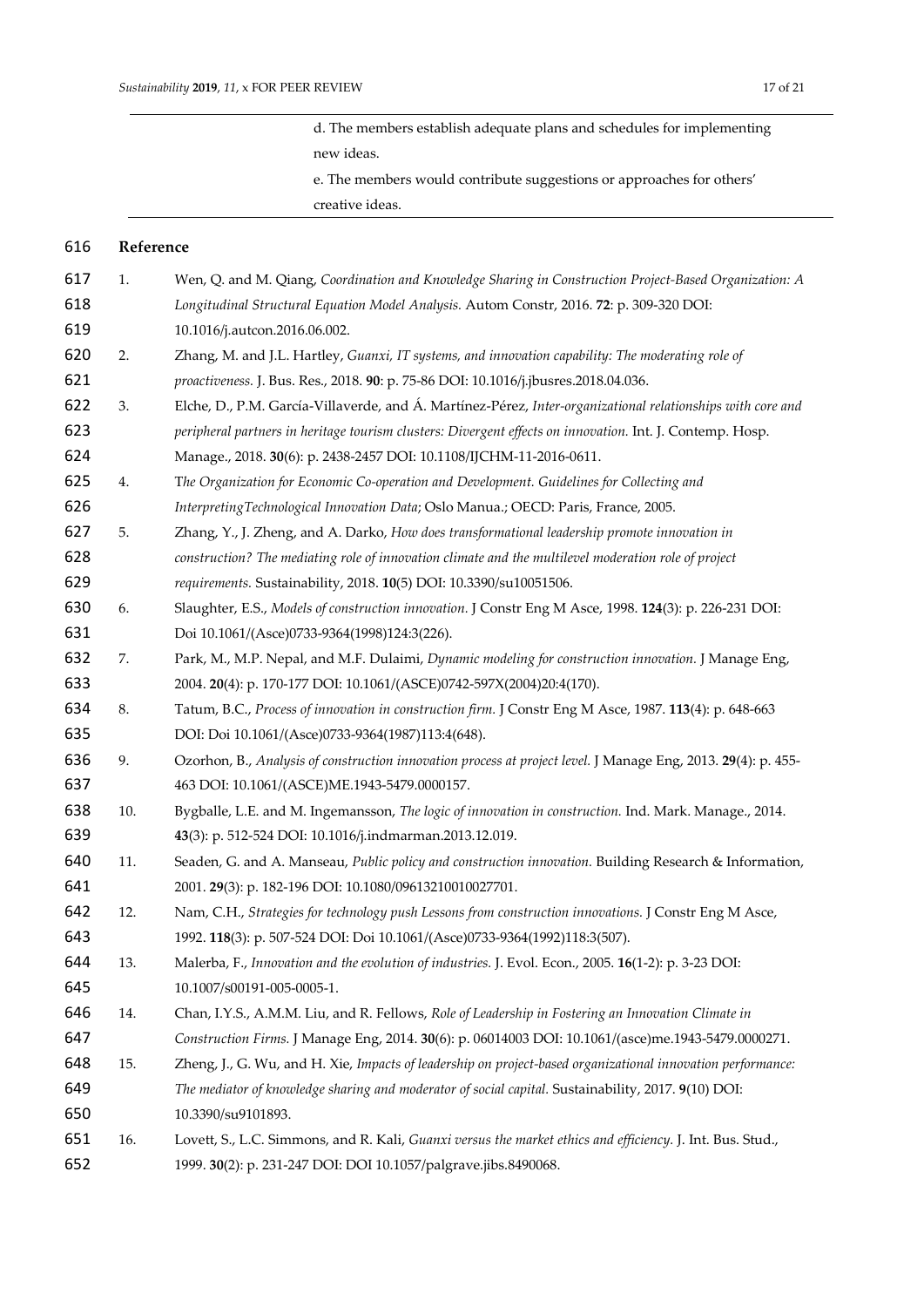| 653 | 17. | Ren, S. and D. Chadee, Ethical leadership, self-efficacy and job satisfaction in China: the moderating role of   |
|-----|-----|------------------------------------------------------------------------------------------------------------------|
| 654 |     | guanxi. Pers. Rev., 2017. 46(2): p. 371-388 DOI: 10.1108/pr-08-2015-0226.                                        |
| 655 | 18. | Park, S.H. and Y.D. Luo, Guanxi and organizational dynamics organizational networking in Chinese firms.          |
| 656 |     | Strategic Manage J, 2001. 22(5): p. 455-477 DOI: DOI 10.1002/smj.167.                                            |
| 657 | 19. | Liden, R.C., S.J. Wayne, and R.T. Sparrowe, An examination of the mediating role of psychological                |
| 658 |     | empowerment on the relations between the job, interpersonal relationships, and work outcomes. J. Appl.           |
| 659 |     | Psychol., 2000. 85(3): p. 407-416 DOI: 10.1037//0021-9010.85.3.407.                                              |
| 660 | 20. | Chou, L.F., et al., Guanxi networks and members' effectiveness in Chinese work teams: Mediating effects of       |
| 661 |     | trust networks. Asian J. Soc. Psychol., 2006. 9(2): p. 79-95 DOI: 10.1111/j.1467-839X.2006.00185.x.              |
| 662 | 21. | Chu, Z., B. Feng, and F. Lai, Logistics service innovation by third party logistics providers in China: Aligning |
| 663 |     | guanxi and organizational structure. Transp. Res. Part E Logist. Transp. Rev., 2018. 118: p. 291-307 DOI:        |
| 664 |     | 10.1016/j.tre.2018.08.007.                                                                                       |
| 665 | 22. | Chen, X. and J. Wu, Do different guanxi types affect capability building differently? A contingency view. Ind.   |
| 666 |     | Mark. Manage., 2011. 40(4): p. 581-592 DOI: 10.1016/j.indmarman.2010.12.014.                                     |
| 667 | 23. | Cui, N., et al., Contingent effects of managerial guanxi on new product development success. J. Bus. Res.,       |
| 668 |     | 2013. 66(12): p. 2522-2528 DOI: 10.1016/j.jbusres.2013.05.044.                                                   |
| 669 | 24. | Schumpeter, J. A. The Theory of Economic Development: An Inquiry into Profits, Capital, Credit, Interest, and    |
| 670 |     | the Business Cycle. Piscataway, NJ: Transaction Publishers, 1934.                                                |
| 671 | 25. | HAGEDOORN, J., Innovation and entrepreneurship Schumpeter revisited, - Industrial and Corporate                  |
| 672 |     | Change. 1996.                                                                                                    |
| 673 | 26. | Damanpour, F., Organizational size and innovation. Organ. Stud., 1992,13(3), 375-402.                            |
| 674 | 27. | Zomerdijk, C.V.a.L., Innovation_in_Experiential_Services_Karl_Kalcher. 2007.                                     |
| 675 | 28. | Dikmen, I., M.T. Birgonul, and S.U. Artuk, Integrated framework to investigate value innovations. J              |
| 676 |     | Manage Eng, 2005. 21(2): p. 81-90 DOI: 10.1061//ASCE/0742-597X/2005/21:2/81.                                     |
| 677 | 29. | Liu, X., et al., Tie strength, absorptive capacity and innovation performance in Chinese manufacturing           |
| 678 |     | industries. Nankai Bus. Rev. Int., 2017. 8(4): p. 475-494 DOI: 10.1108/nbri-01-2017-0002.                        |
| 679 | 30. | Escribano, A., A. Fosfuri, and J.A. Tribó, Managing external knowledge flows: The moderating role of             |
| 680 |     | absorptive capacity. Res Policy, 2009. 38(1): p. 96-105 DOI: 10.1016/j.respol.2008.10.022.                       |
| 681 | 31. | Xie, X., et al., Identifying the factors determining cooperative innovation effect in emerging economies. Chin.  |
| 682 |     | Manage. Stud., 2017. 11(3): p. 366-386 DOI: 10.1108/cms-01-2017-0013.                                            |
| 683 | 32. | Smets, M., Book Review: Collaborative Entrepreneurship: How Communities of Networked Firms Use                   |
| 684 |     | Continuous Innovation to Create Economic Wealth. Organ. Stud., 2006. 27(6): p. 899-902 DOI:                      |
| 685 |     | 10.1177/0170840606066420.                                                                                        |
| 686 | 33. | Nahapiet, J. and S. Ghoshal, Social Capital, Intellectual Capital, and the Organizational Advantage. The         |
| 687 |     | Academy of Management Review, 1998. 23(2): p. 242 DOI: 10.2307/259373.                                           |
| 688 | 34. | Lin, N., Social Capital: A Theory of Social Structure and Action. Cambridge University Press, New York, 2001.    |
| 689 | 35. | Putnam, R.D. Bowling alone: America's declining social capital. J. Democracy 6, 65-78, 1995                      |
| 690 | 36. | Chen, H. and C.E. Beaudoin, An empirical study of a social network site: Exploring the effects of social         |
| 691 |     | capital and information disclosure. Telematics Inf, 2016. 33(2): p. 432-435 DOI: 10.1016/j.tele.2015.09.001.     |
| 692 | 37. | Lee, V.H., et al., The effects of supply chain management on technological innovation: The mediating role of     |
| 693 |     | guanxi. Int J Prod Econ, 2018. 205: p. 15-29 DOI: 10.1016/j.ijpe.2018.08.025.                                    |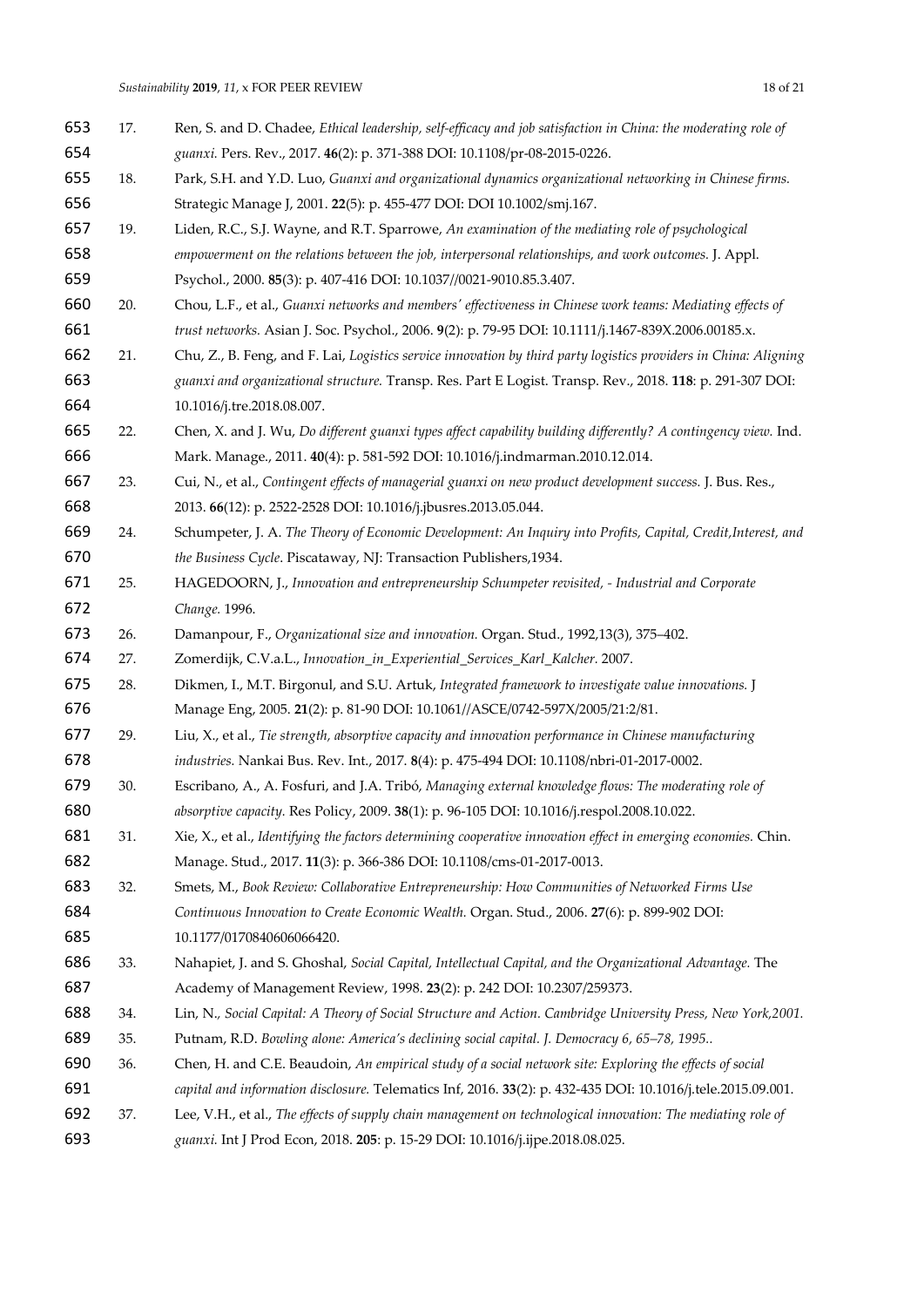| 694 | 38. | Ng, D.C.W. and K. Law, Impacts of informal networks on innovation performance: Evidence in                  |
|-----|-----|-------------------------------------------------------------------------------------------------------------|
| 695 |     | Shanghai_(innovation need a paradigm shift). Chin. Manage. Stud., 2015. 9(1): p. 56-72 DOI:                 |
| 696 |     | 10.1108/CMS-05-2013-0077.                                                                                   |
| 697 | 39. | Tsai, M.-T. and N.-C. Cheng, Understanding knowledge sharing between IT professionals - an integration of   |
| 698 |     | social cognitive and social exchange theory. Behaviour & Information Technology, 2012. 31(11): p. 1069-     |
| 699 |     | 1080 DOI: 10.1080/0144929x.2010.550320.                                                                     |
| 700 | 40. | Oparaocha, G.O., Towards building internal social network architecture that drives innovation: a social     |
| 701 |     | exchange theory perspective. J. Knowl. Manage., 2016. 20(3): p. 534-556 DOI: 10.1108/jkm-06-2015-0212.      |
| 702 | 41. | Molm, L.D., Power in negotiated and reciprocal exchange", American Sociological Review. 1999.               |
| 703 | 42. | Blau, P., Power and exchange in social life. New York: John Wiley & Sons, 1964                              |
| 704 | 43. | Lioukas, C.S. and J.J. Reuer, Isolating Trust Outcomes from Exchange Relationships: Social Exchange and     |
| 705 |     | Learning Benefits of Prior Ties in Alliances. Acad. Manage. J., 2015. 58(6): p. 1826-1847 DOI:              |
| 706 |     | 10.5465/amj.2011.0934.                                                                                      |
| 707 | 44. | Wang, Z. and N. Wang, Knowledge sharing, innovation and firm performance. Expert Sys Appl, 2012.            |
| 708 |     | 39(10): p. 8899-8908 DOI: 10.1016/j.eswa.2012.02.017.                                                       |
| 709 | 45. | Markovic, S. and M. Bagherzadeh, How does breadth of external stakeholder co-creation influence innovation  |
| 710 |     | performance? Analyzing the mediating roles of knowledge sharing and product innovation. J. Bus. Res., 2018. |
| 711 |     | 88: p. 173-186 DOI: 10.1016/j.jbusres.2018.03.028.                                                          |
| 712 | 46. | Akhavan, P. and S. Mahdi Hosseini, Social capital, knowledge sharing, and innovation capability: an         |
| 713 |     | empirical study of R&D teams in Iran. Technology Analysis & Strategic Management, 2015. 28(1): p. 96-       |
| 714 |     | 113 DOI: 10.1080/09537325.2015.1072622.                                                                     |
| 715 | 47. | Kipnis, A. B. Producing guanxi: Sentiment, self, and subculture in a North China village. Durham, NC:       |
| 716 |     | Duke University Press, 1997.                                                                                |
| 717 | 48. | Guo, C. and J.K. Miller, Guanxi Dynamics and Entrepreneurial Firm Creation and Development in China.        |
| 718 |     | Manage. Organ. Rev., 2015. 6(02): p. 267-291 DOI: 10.1111/j.1740-8784.2010.00180.x.                         |
| 719 | 49. | Zhang, Y. and Z. Zhang, Guanxi and organizational dynamics in China: a link between individual and          |
| 720 |     | organizational levels. J. Bus. Ethics, 2006. 67(4): p. 375-392 DOI: 10.1007/s10551-006-9031-7.              |
| 721 | 50. | Chen, M.H., Y.Y. Chang, and C.Y. Lee, Creative entrepreneurs' guanxi networks and success: Information      |
| 722 |     | and resource. J. Bus. Res., 2015. 68(4): p. 900-905 DOI: 10.1016/j.jbusres.2014.11.049.                     |
| 723 | 51. | Arribas, I., P. Hernandez, and J.E. Vila, Guanxi, performance and innovation in entrepreneurial service     |
| 724 |     | projects. Manage. Decis., 2013. 51(1-2): p. 173-183 DOI: 10.1108/00251741311291373.                         |
| 725 | 52. | Wang, C.H. and K.L. Chen, Guanxi: competitive advantage or necessary evil?: Evidence from high-tech firms   |
| 726 |     | in Taiwan science parks. Rev. Int. Bus. Strategy, 2018. 28(1): p. 110-127 DOI: 10.1108/RIBS-07-2017-0058.   |
| 727 | 53. | Holmen, E., A.C. Pedersen, and T. Torvatn, Building relationships for technological innovation. J. Bus.     |
| 728 |     | Res., 2005. 58(9): p. 1240-1250 DOI: 10.1016/j.busres.2003.10.010.                                          |
| 729 | 54. | McAdam, R., S. Moffett, and J. Peng, Knowledge sharing in Chinese service organizations: a multi case       |
| 730 |     | cultural perspective. J. Knowl. Manage., 2012. 16(1): p. 129-147 DOI: 10.1108/13673271211198981.            |
| 731 | 55. | Allameh, S.M., Antecedents and consequences of intellectual capital: The role of social capital, knowledge  |
| 732 |     | sharing and innovation. J Intellect Cap, 2018. 19(5): p. 858-874 DOI: 10.1108/Jic-05-2017-0068.             |
| 733 | 56. | Wang, H.K., J.F. Tseng, and Y.F. Yen, Examining the mechanisms linking guanxi, norms and knowledge          |
| 734 |     | sharing: the mediating roles of trust in Taiwan's high-tech firms. Int. J. Hum. Resour. Manage., 2012.      |
| 735 |     | 23(19): p. 4048-4068 DOI: 10.1080/09585192.2011.654234.                                                     |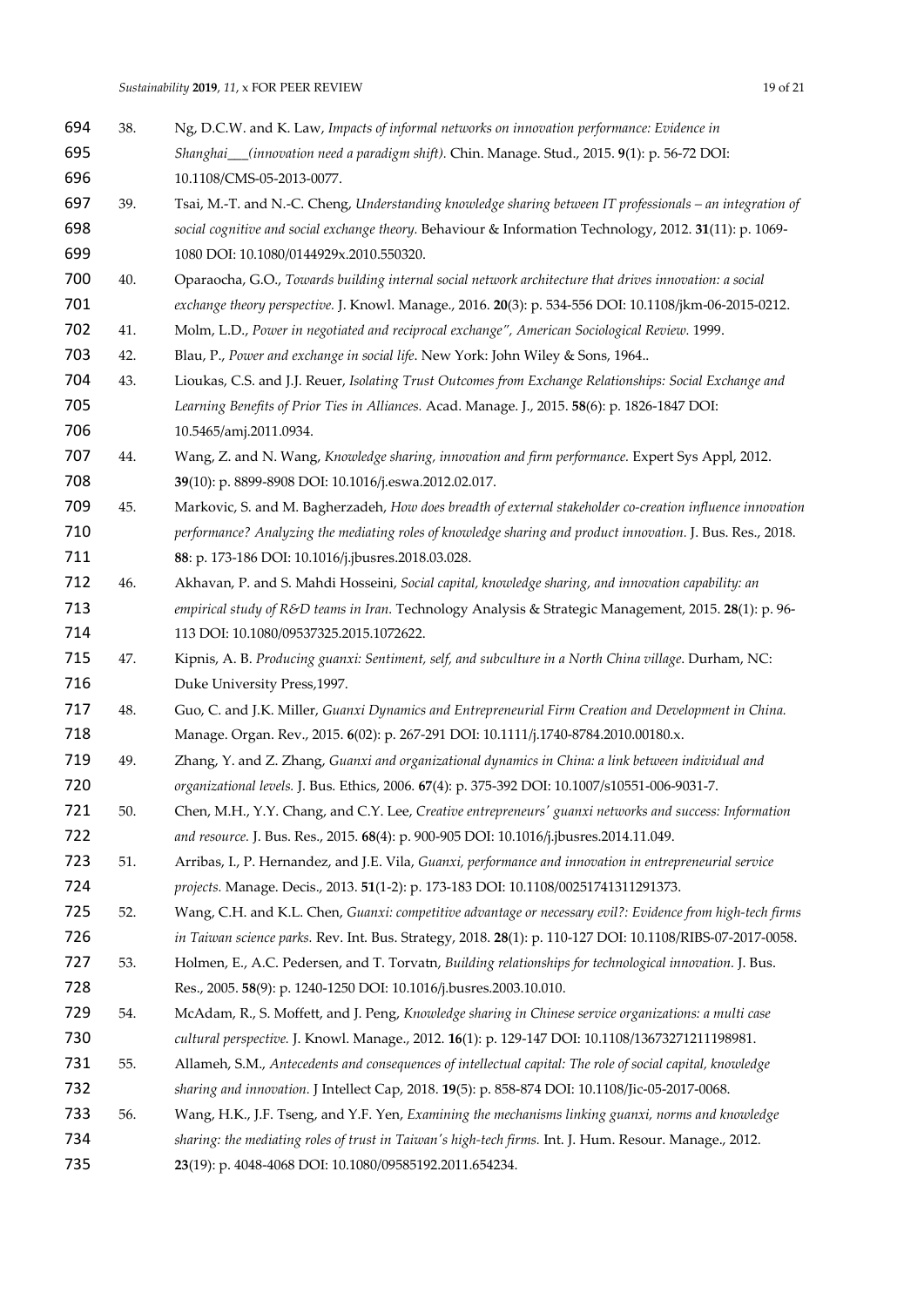| 736 | 57. | Cao, Y. and Y. Xiang, The impact of knowledge governance on knowledge sharing. Manage. Decis., 2012.            |
|-----|-----|-----------------------------------------------------------------------------------------------------------------|
| 737 |     | 50(3-4): p. 591-610 DOI: 10.1108/00251741211220147.                                                             |
| 738 | 58. | G. W. & Kim, Y. G Breaking the myths of rewards: An exploratory study of attitudes about knowledge              |
| 739 |     | sharing. Information Resources Management Journal, 15, 14-21,2002.                                              |
| 740 | 59. | Wang, H.K., Y.F. Yen, and J.F. Tseng, Knowledge sharing in knowledge workers: The roles of social exchange      |
| 741 |     | theory and the theory of planned behavior. Innov-Manag Policy P, 2015. 17(4): p. 450-465 DOI:                   |
| 742 |     | 10.1080/14479338.2015.1129283.                                                                                  |
| 743 | 60. | Heffner, M. and N. Sharif, Knowledge fusion for technological innovation in organizations. J. Knowl.            |
| 744 |     | Manage., 2008. 12(2): p. 79-93 DOI: 10.1108/13673270810859532.                                                  |
| 745 | 61. | Abou-Zeid, E., & Cheng, Q. The effectiveness of innovation: A knowledge management approach.                    |
| 746 |     | International Journal of Innovation Management, 8, 261-274,2004.                                                |
| 747 | 62. | Swan, J. Managing knowledge for innovation. Rethinking Knowledge Management, 147-169.2007.                      |
| 748 | 63. | Wang, C. and Q. Hu, Knowledge sharing in supply chain networks: Effects of collaborative innovation             |
| 749 |     | activities and capability on innovation performance. Technovation, 2017 DOI:                                    |
| 750 |     | 10.1016/j.technovation.2017.12.002.                                                                             |
| 751 | 64. | Ritter, T. and H.G. Gemunden, Interorganizational relationships and networks: An overview. J. Bus. Res.,        |
| 752 |     | 2003. 56(9): p. 691-697 DOI: 10.1016/S0148-2963(01)00254-5.                                                     |
| 753 | 65. | Oliver, C., Determinants of Interorganizational Relationships - Integration and Future-Directions. Acad         |
| 754 |     | Manage Rev, 1990. 15(2): p. 241-265 DOI: Doi 10.2307/258156.                                                    |
| 755 | 66. | He, W., Coevolution of Interorganizational Psychological Contract and Interorganizational Relationship: A       |
| 756 |     | Case Study of Manufacturing Company in China. Discrete Dyn. Nat. Soc., 2017 DOI: Artn 9370969                   |
| 757 | 67. | Mellewigt, T., A. Madhok, and A. Weibel, Trust and formal contracts in interorganizational relationships -      |
| 758 |     | Substitutes and complements. Manage. Decis. Econ., 2007. 28(8): p. 833-847 DOI: 10.1002/mde.1321.               |
| 759 | 68. | Madhok, A. and S.B. Tallman, Resources, Transactions and Rents: Managing Value Through Interfirm                |
| 760 |     | Collaborative Relationships. Organ. Sci., 1998. 9(3): p. 326-339 DOI: 10.1287/orsc.9.3.326.                     |
| 761 | 69. | Brouthers, K.D. and Brouthers, L.E. "Acquisition or greenfield start-up? Institutional, culturaland transaction |
| 762 |     | cost influences", StrategicManagement Journal, Vol. 21 No. 1, pp. 89-97,2000.                                   |
| 763 | 70. | Morgan, R.M. and S.D. Hunt, The Commitment-Trust Theory of Relationship Marketing. J. Mark., 1994.              |
| 764 |     | 58(3): p. 20-38 DOI: Doi 10.2307/1252308.                                                                       |
| 765 | 71. | Davis, D.F. and J.T. Mentzer, Relational Resources in Interorganizational Exchange: The Effects of Trade        |
| 766 |     | Equity and Brand Equity. J. Retail., 2008. 84(4): p. 435-448 DOI: 10.1016/j.jretai.2008.08.002.                 |
| 767 | 72. | Skarmeas, D., C.S. Katsikeas, and B.B. Schlegelmilch, Drivers of commitment and its impact on                   |
| 768 |     | performance in cross-cultural buyer-seller relationships: The importer's perspective. J. Int. Bus. Stud., 2002. |
| 769 |     | 33(4): p. 757-783 DOI: DOI 10.1057/palgrave.jibs.8491043.                                                       |
| 770 | 73. | Obal, M., Why do incumbents sometimes succeed? Investigating the role of interorganizational trust on the       |
| 771 |     | adoption of disruptive technology. Ind. Mark. Manage., 2013. 42(6): p. 900-908 DOI:                             |
| 772 |     | 10.1016/j.indmarman.2013.05.017.                                                                                |
| 773 | 74. | Ramasamy, B., K.W. Goh, and M.C.H. Yeung, Is Guanxi (relationship) a bridge to knowledge transfer? J.           |
| 774 |     | Bus. Res., 2006. 59(1): p. 130-139 DOI: 10.1016/j.jbusres.2005.04.001.                                          |
| 775 | 75. | Gerbing, J. C., & Anderson, D. W. Structure equation modeling in practice: Areview and recommended two          |
|     |     |                                                                                                                 |

*step approach. Psychological Bulletin, 103, 411–423, 1988.*